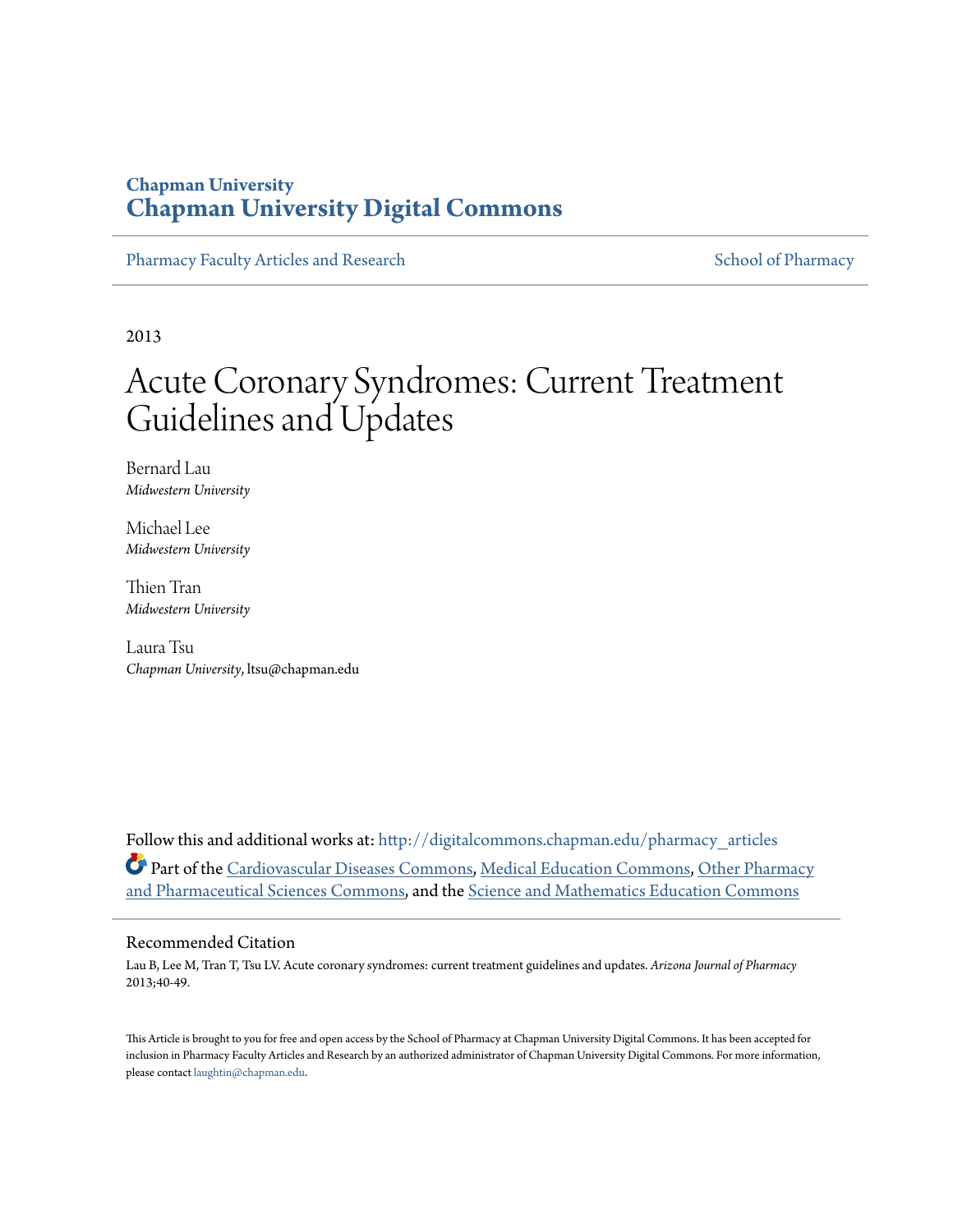## Acute Coronary Syndromes: Current Treatment Guidelines and Updates

### **Comments**

This article was originally published in *[Arizona Journal of Pharmacy](http://www.azpharmacy.org/?page=AJP)*in 2013. Those receiving articles through Chapman University Digital Commons may not receive Continuing Education (CE) credit.

## **Copyright**

Arizona Journal of Pharmacy. All rights reserved. This publication may not be republished or re-distributed without authorization from the Arizona Pharmacy Association.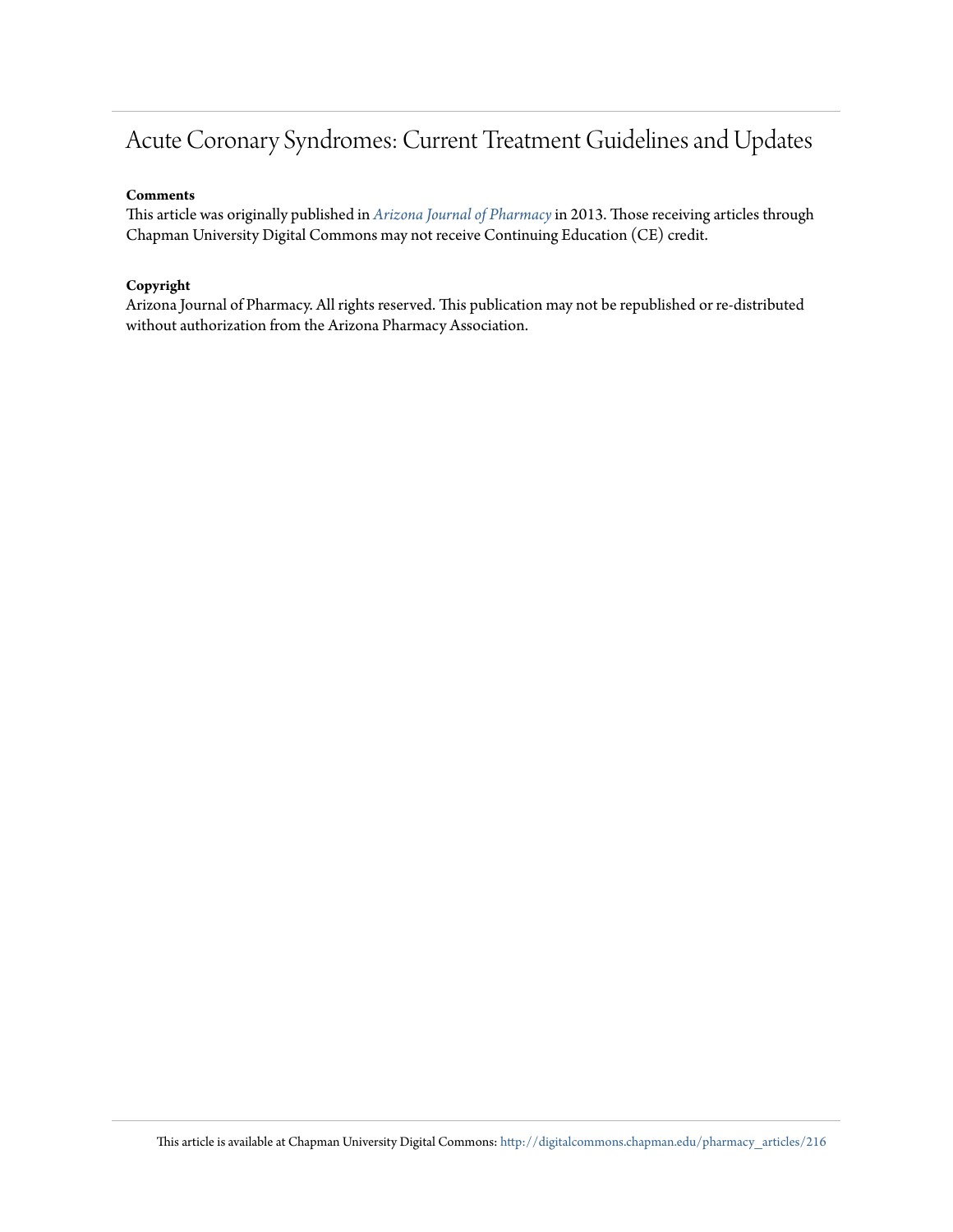## **Acute Coronary Syndromes: Current Treatment Guidelines and Updates**

*by Bernard Lau, Pharm.D. Candidate 2014, Michael Lee, Pharm.D. Candidate 2014, Thien Tran, Pharm.D. Candidate 2014, Laura Tsu, Pharm.D, Midwestern University College of Pharmacy-Glendale*

## **Goal:**

This home-study CPE activity has been developed to educate pharmacists on acute coronary syndrome (ACS) and its medical management.

**Objectives:** At the conclusion of this CPE activity, successful participants should be able to:

- 1. Identify the type of ACS (STEMI, NSTEMI, or UA) based on imaging and laboratory values.
- 2. List the recommendations for emergency department management for ACS.
- 3. Assess the eligibility of patients (STEMI or NSTEMI/UA) for PCI or fibrinolytic therapy.
- 4. Develop an appropriate pharmacotherapy treatment plan in patients admitted into hospital with ACS (STEMI or NSTEMI/UA).
- 5. Discuss the medication management for discharge in the patient with ACS.

## **Introduction**

Cardiovascular disease (CVD) is a major leading cause of death worldwide. Acute coronary syndromes (ACS) make up the majority of CVD related mortalities, with more than 1.2 million Americans suffering from some sort of ACS every year.<sup>1</sup> ACS, a result of having coronary heart disease, is very costly to health care and the economy, with direct and indirect costs totaling more than \$177 billion in 2010.

## **Etiology**

ACS is a result of occlusion and rupturing of atherosclerotic plaques in the vasculature of the heart.<sup>1</sup> Atherosclerosis is a narrowing of the arteries that involves excess cholesterol and inflammation. The initial stage of this disease begins with an atherosclerotic plaque, or atheroma. These plaques normally occur in humans starting in the adolescent years. They are composed of macrophages that have taken up oxidized low density lipoproteins (LDL). Over time, these macrophages become foam cells, which subsequently become calcified as they become older and less metabolically active. The calcified plaque causes the artery to become stiff, which induces more stress on the arteries

when blood flows through them as they are less compliant. As a result, gene regulation is altered and the endothelial cells lining the blood vessels decrease their production of nitric oxide, a potent endogenous vasodilator. The alteration in gene regulation also causes an increase in the rate of oxidation of LDL and enables them to enter the arterial wall. Monocytes also become more adhesive to the arterial wall, which causes smooth cell proliferation and the release of local vasoconstrictors and prothrombotic substances into the blood, resulting in an inflammatory response.

## **Pathophysiology**

The leading cause of ACS in most patients is rupture of an unstable atherosclerotic plaque with subsequent thrombus development resulting in the limitation or interruption of coronary blood flow.<sup>1</sup> In contrast to a stable plaque, an unstable plaque has an irregular shape, a thin fibrous cap, minimal amount of smooth muscle cells and a large lipid core that is highly populated with inflammatory cells such as macrophages and lymphocytes. These inflammatory cells release proteolytic enzymes and cause the thinning of the fibrous cap resulting in a plaque that is more susceptible to tear under constant shear stress. It is also noted that plaques that occlude less than 50% of the diameter of the coronary artery are more likely to rupture than those with a higher degree of occlusion. Following plaque rupture, tissue factor and subendothelial collagen are exposed to the blood components at the site of rupture, leading to platelet adhesion and activation. Activated platelets release thromboxane A2, adenosine diphosphate (ADP), and other vasoactive and prothrombotic substances that further intensify platelet recruitment and aggregation. Additionally, during platelet activation, ADP binds to the  $P2Y_{12}$  receptors and induces a conformational change in the glycoprotein (GP) IIb/IIIa receptors located on the surface of platelets, thereby facilitating the binding of fibrinogens responsible for cross-linking other platelets to form a preliminary clot. At the same time, the extrinsic coagulation cascade pathway is also activated by the

exposed tissue elements at the site of injury. Thrombin (factor IIa), the final product of this cascade and a potent platelet aggregation agonist, stabilizes the cross-linked platelets by converting the fibrinogen bridges to fibrin, thus trapping the red blood cells to form a stable clot. Other clotting factors also contribute to clot extension by gathering on the anionic surface of activated platelets and promoting more thrombin production. When a thrombus causes complete occlusion of the coronary artery and interruption of coronary blood flow, myocardial ischemia occurs and may lead to necrosis of myocardial tissues (i.e. myocardial infarction or MI). Most ACS cases involve only one ruptured atherosclerotic plaque in a major coronary artery; however, multiple ruptured plaques can occur and may affect more than one coronary artery. ACS patients with multiple coronary artery involvement usually have a worse prognosis.

## **Types of ACS**

The spectrum of ACS encompasses all clinical syndromes related to acute myocardial ischemia as a result of an imbalance between the oxygen supply and demand in the myocardium.<sup>1</sup> As mentioned before, the disruption of oxygen balance is primarily due to diminished myocardial blood flow secondary to one or more occlusive or partially occlusive coronary artery thrombi. The types of ACS are ST segment elevation myocardial infarction (STEMI), non-ST segment elevation myocardial infarction (NSTEMI), and unstable angina (UA). They are classified according to the electrocardiogram (ECG) and cardiac chemical biomarkers. In STEMI, the coronary artery thrombus is completely occlusive and the ST segment on the ECG is elevated. In both NSTEMI and UA, the coronary artery thrombus is partially occlusive and the ST segment on the ECG is depressed or the T wave is inverted. In order to differentiate between NSTEMI from UA, the level of cardiac biomarkers of myocardial necrosis such as troponin I or T, or creatine kinase myocardial band (CK-MB) are obtained from a blood test. NSTEMI differs from UA in that the extent of ischemia is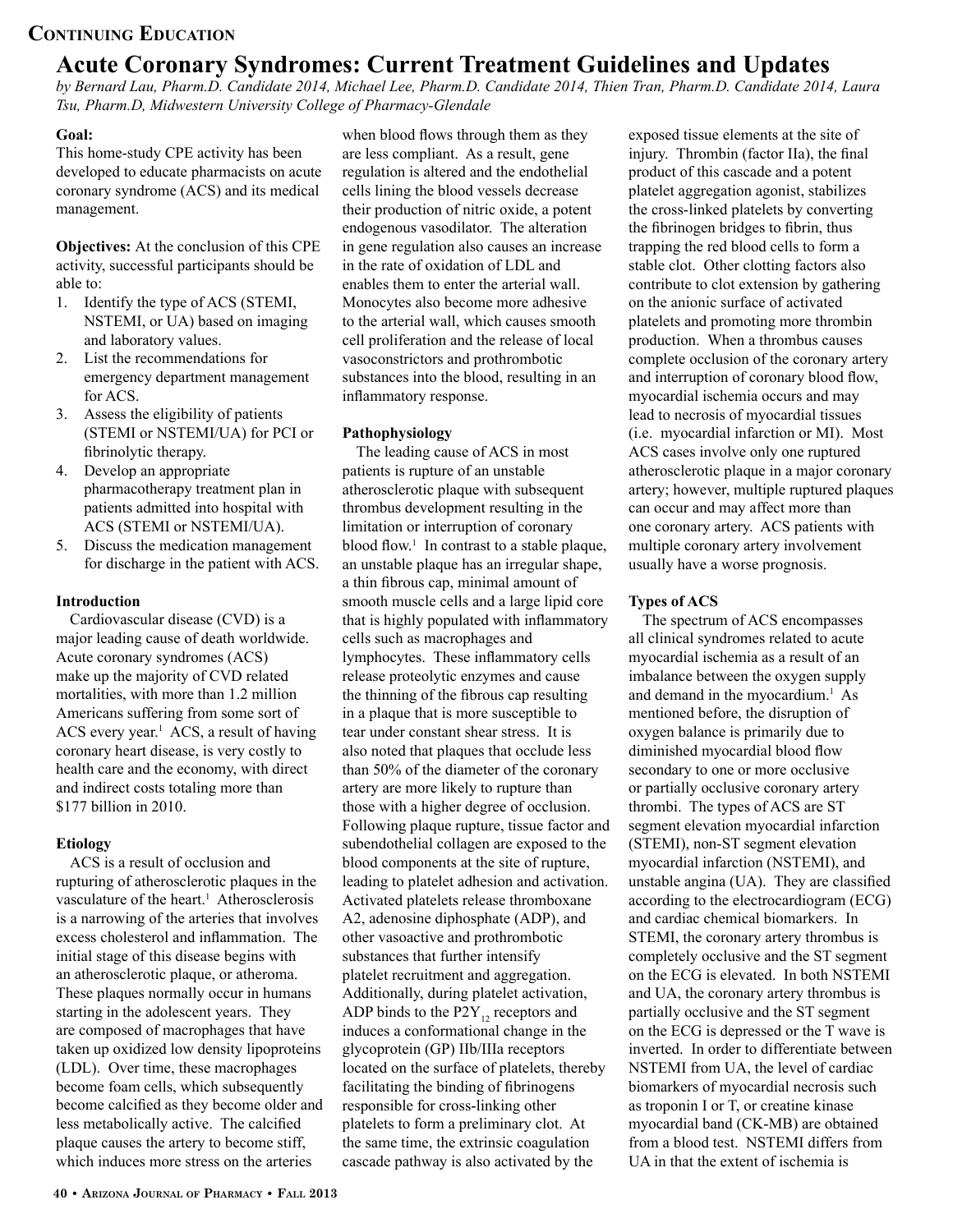usually severe enough to cause myocardial necrosis, resulting in the subsequent release of biomarkers from the damaged tissues into the bloodstream. Therefore, elevated level of cardiac biomarkers is often seen in NSTEMI but not in UA.

#### **Diagnosis & Clinical Presentations**

Patients typically present to the emergency department with chest pain greater than 20 minutes that radiates to shoulder, left arm, back, or jaw.<sup>1</sup> Atypical symptoms that can also be seen in patients include nausea and vomiting, diaphoresis, and shortness of breath. These atypical symptoms are more common in women, diabetics, and the elderly. A 12-lead ECG should be obtained and interpreted within 10 minutes of presentation to the emergency department with ischemic symptoms. Upon reviewing the findings on the ECG, patients are either classified as having STEMI or NSTEMI/UA, or their complaint may be due to a noncardiac issue. Since myocardial ischemia in some parts of the heart may not be detected on the surface by the ECG, it is important to review the ECG along with the cardiac biomarkers. Following the onset of myocardial ischemia, an increase in troponin and CK-MB level in the blood can be detected. One set of cardiac biomarkers obtained in the emergency department is often not long enough to detect any changes in the level of the cardiac biomarkers. Therefore, three sets of cardiac biomarkers are usually obtained 6 to 8 hours apart to avoid a false negative result. Further workup and individual patient risk assessment should be included in the definitive diagnosis of ACS.

#### **ACS Treatment**

Because time is crucial in stopping the expansion of infarction and tissue death in ACS patients, early treatment goals involves timely restoration of blood supply to the occluded artery in both STEMI and NSTEMI patients, and in the case of UA, prevention of complete occlusion and MI.<sup>1</sup> Other short-term goals include symptom relief and prevention of other MI complications, recurrent MI, and death.

General treatment approaches for all STEMI and intermediate to high risk NSTEMI or UA patients include hospital admission, continuous ECG and vital signs monitoring, glycemic control, pain relief, and bed rest.<sup>1</sup> Upon emergency department arrival, MONA therapy (see below), and beta-blocker therapy if not contraindicated, should be initiated immediately for all ACS patients. Patients should be triaged by ACS type as determined from ECG and laboratory findings, after which subsequent treatment plan is chosen based on individual patient's signs and symptoms and past medical history.

#### **Initial treatment (MONA therapy plus Beta-blocker)**

Initial treatment of ACS patients involves the MONA therapy, which stands for Morphine, Oxygen, Nitroglycerin, and Aspirin. Beta-blockers should also be given to patients if not contraindicated with one or more of the following: 1) signs of heart failure, 2) evidence of low cardiac output, 3) increased risk of cardiogenic shock, 4) second or third degree heart block, or 5) active asthma or reactive airway disease.2,3 Intravenous morphine is administered as an analgesic to patients who continue to have pain refractory to nitroglycerin and also acts as a vasodilator to reduce preload. Oxygen is administered by nasal cannula to patients with oxygen saturation less than 90% for no more than 6 hours. For patients who do not appear at risk of hypoxemia or respiratory distress, excessive use beyond 6 hours can lead to systemic vasoconstriction, and high flow rates can be harmful to patients with chronic obstructive airway disease.2,3 Nitroglycerin is administered as continuous IV infusion if patients have continued chest pain, and should be titrated to pain relief. However, there are contraindications to the use of nitrates in patients presenting to emergency department with hypotension, marked bradycardia or tachycardia, MI in the right side of the heart, documented use of a phosphodiesterase type 5 inhibitor such as sildenafil or vardenafil within 24 hours or tadalafil within 48 hours. Enteric-coated aspirin must be chewed and swallowed immediately to break the enteric coating to achieve rapid platelet inhibition. Non-enteric coated formulations may be used for more rapid buccal absorption.<sup>2,3</sup> Beta-blockers should be administered orally early in hospitalization and continue indefinitely to help reduce heart rate, blood pressure, and myocardial contractility. The use of beta-blocker can reduce the risk of recurrent ischemia, infarct size, and ventricular arrhythmias following

## **Continuing Education (continued from page 40)**

MI. Cardioselective beta-blockers, such as metoprolol and atenolol, are commonly used, but are not required. IV betablockers are no longer recommended routinely due to a high risk of cardiogenic shock.<sup>2,3</sup>

#### **Pharmacologic agents for in-hospital management of ACS**

Once the patients have been stabilized with MONA therapy, proper treatment for their specific ACS condition needs to be initiated. Drugs used in this process include anticoagulants, antiplatelets, and fibrinolytics. We will outline the mechanism of action and monitoring parameters of these agents prior to discussing each agent's place in therapy.

#### Anticoagulant Agents

Anticoagulants essentially inactivate clotting factors to prevent thrombus formation and extension.2,3 The anticoagulant agents that are commonly used in the treatment of ACS include unfractionated heparin (UFH), enoxaparin, fondaparinux, bivalirudin, and warfarin.

UFH inhibits both factor IIa (thrombin) and factor Xa with equal selectivity.2,3 The dose is adjusted according to activated clotting time (ACT) or activated partial thromboplastin time (aPTT), but initial dose adjustment for renal or hepatic dysfunction is not required. Some contraindications to therapy include active bleeding, a history of heparin-induced thrombocytopenia (HIT), risk of severe bleeding, and recent stroke. The major side effect is bleeding. When the patient is on UFH, the monitoring parameters are bedside monitoring of ACT or aPTT, platelet count, and signs and symptoms of active bleeding.2,3

Enoxaparin (Lovenox) is a low molecular weight heparin (LMWH) that inhibits factor Xa more strongly than factor IIa.3 Dose reduction is required ifcreatinine clearance (CrCl) < 30 mL/min, and it is to be avoided completely if CrCl < 15 mL/min. Some contraindications include active bleeding, history of HIT, risk of severe bleeding, and recent stroke. The major side effects are bleeding and bruising. Monitoring parameters for enoxaparin include serum creatinine, platelet count, and signs and symptoms of bleeding. An advantage of using enoxaparin over UFH is that it can be administered subcutaneously.

Fondaparinux (Arixtra) is a synthetic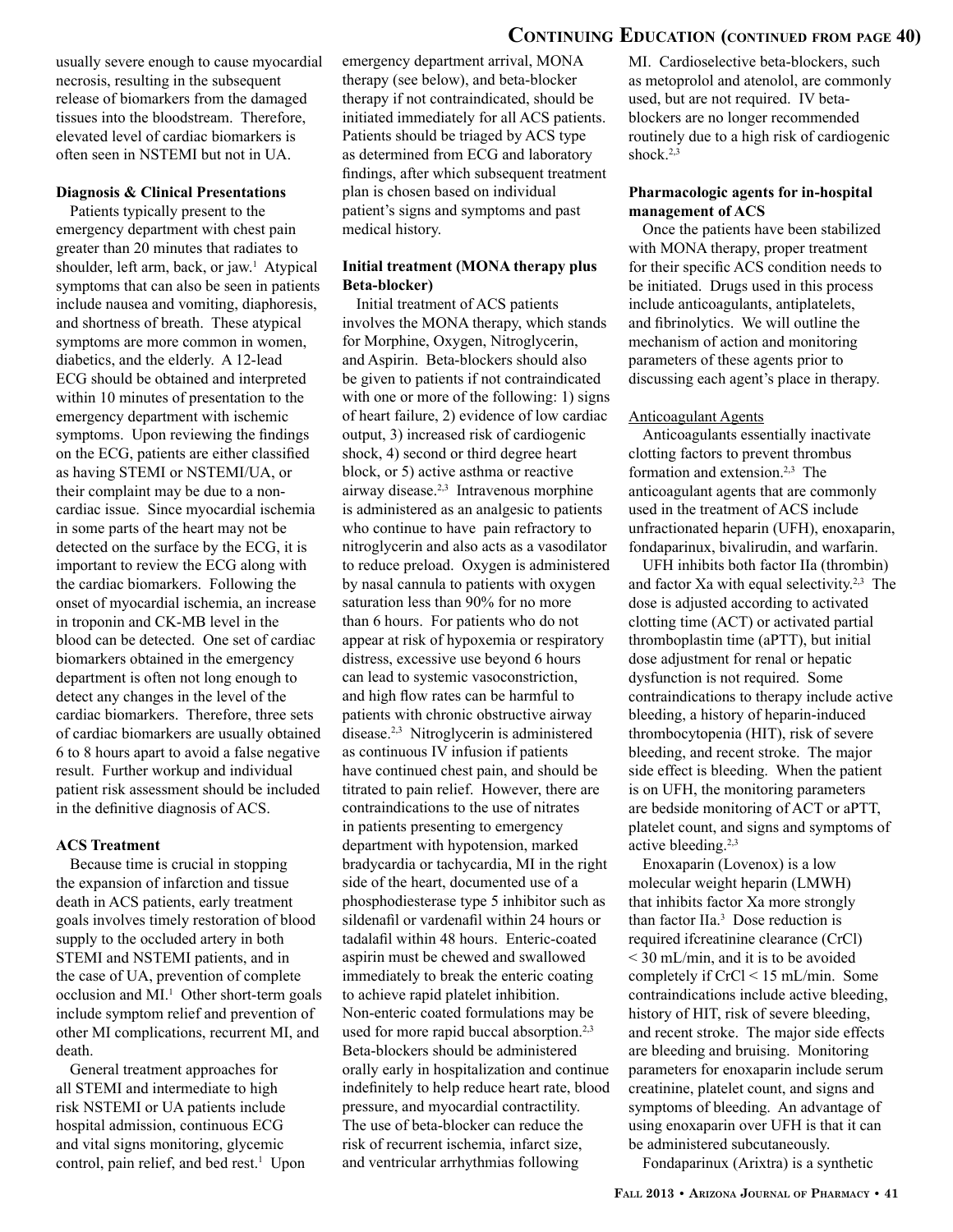## **Continuing Education (continued from page 41)**

pentasaccharide that selectively inhibits factor Xa.3 Dose adjustment is not required for renal or hepatic impairment, but the use of fondaparinux is contraindicated if CrCl < 30 mL/min. Other contraindications are active bleeding and risk of severe bleeding. Furthermore, it has an increased risk of catheter thrombosis if used as monotherapy. When the patient is on fondaparinux, the monitoring parameters include serum creatinine and bleeding.

Bivalirudin (Angiomax) is a direct thrombin inhibitor that specifically targets thrombin.3 Dose reduction is required for severe renal impairment, and contraindications are active bleeding and risk of severe bleeding. Also, it has an increased risk of stent thrombosis. Monitoring parameters include serum creatinine and signs and symptoms of bleeding. Bivalirudin monotherapy has a lower risk of bleeding than the combination therapy of UFH or enoxaparin with GP IIb/IIIa inhibitors. However, the combination of bivalirudin with GP IIb/IIIa inhibitors has a higher risk of bleeding without a corresponding increase in efficacy, and therefore is not recommended to use the combination of bivalirudin and GP IIb/IIIa inhibitors.

Warfarin, a vitamin K antagonist, reduces thrombus formation by inhibiting the activation of vitamin K-dependent clotting factors.<sup>1</sup> The dose is adjusted to maintain a target international normalized ratio (INR) of 2 to 3. Some contraindications include active bleeding, risk of severe bleeding, pregnancy (except in pregnant women with mechanical heart valves)and uncontrolled hypertension. The major side effect is bleeding. When the patient is on warfarin, the monitoring parameters are INR and signs and symptoms of bleeding. Warfarin is not commonly used as monotherapy in ACS and should be prescribed for patients with certain indications for warfarin, such as atrial fibrillation, left ventricular thrombus, and mechanical prosthetic heart valves.

### Antiplatelet Agents

#### *Aspirin (ASA)*

ASA irreversibly inhibits cyclooxygenase-1 (COX-1) and COX-2 enzymes which prevents the formation of prostaglandin derivative, thromboxane-A, thereby inhibiting platelet aggregation.<sup>1</sup> Dose adjustment is not required for renal or hepatic impairment, but avoid

using ASA if CrCl < 10 mL/min or in patient with severe liver disease. Some contraindications are active bleeding, hemophilia, severe untreated hypertension, an active peptic ulcer, or another serious source of gastrointestinal or genitourinary bleeding. The major side effect is gastrointestinal bleeding. It is the preferred antiplatelet agent in all ACS scenarios. It should be administered to patients within 24 hours of hospital admission. The patients will be on ASA therapy indefinitely regardless of the type of ACS.

### *Glycoprotein IIb/IIIa Inhibitors*

GP IIb/IIIa inhibitors bind to the GP IIb/ IIIa receptors on the platelet preventing platelet aggregation and thrombus formation.3 The GP IIb/IIIa inhibitors that are used in the treatment of ACS include abciximab, eptifibitide, and tirofiban.2,3

Abciximab (ReoPro) does not require dose adjustment for renal or hepatic impairment.2,3 Some contraindications include active bleeding, thrombocytopenia, prior stroke and severe uncontrolled hypertension. Abciximab, being a monoclonal antibody, has a risk of immune-mediated thrombocytopenia, which can be treated with platelet transfusions as needed for control of bleeding. The major side effect of abciximab is bleeding, so the main monitoring parameters include signs and symptoms of bleeding and platelet counts.

Eptifibitide (Integrillin) requires dose reduction by 50% in patients with CrCl < 50mL/min.<sup>2,3</sup> Some contraindications include active bleeding, thrombocytopenia, prior stroke, renal dialysis and severe uncontrolled hypertension. Patients can be treated with platelet transfusions as needed to control bleeding due to a risk of thrombocytopenia. The major side effect with eptifibatide is bleeding. Monitoring parameters for this drug include signs and symptoms of bleeding, serum creatinine, and platelet counts.

Tirofiban (Aggrastat) requires dose to be reduced by 50% in patients with CrCl  $<$  30mL/min.<sup>2,3</sup> Some contraindications are active bleeding, thrombocytopenia, prior stroke and severe uncontrolled hypertension. Patients can be treated with platelet transfusions as needed to control bleeding due to risk of thrombocytopenia. The major side effect is bleeding. Monitoring parameters for this drug

include signs and symptoms of bleeding, serum creatinine, and platelet counts.

#### *P2Y<sub>1</sub>*, receptor antagonists

 $P2Y_{12}$  receptor antagonists block the P2 $\overline{Y}_{12}$  receptors on platelets which prevents activation of the GP IIb/IIIa receptor complex, thereby reducing platelet aggregation.<sup>3</sup> The  $P2Y_{12}$  receptor antagonists that are used in the treatment of ACS include clopidogrel, prasugrel, and ticagrelor.2,4

Clopidogrel (Plavix) is the most frequently prescribed  $P2Y_{12}$  receptor antagonist. An advantage of clopidogrel is that it does not require dose adjustment for renal or hepatic impairment.<sup>2,3</sup> It has a Black Box Warning against its use in patients who are poor CYP2C19 metabolizers. This is because clopidogrel is a prodrug that requires a two-step conversion to an active metabolite, and the effectiveness of the drug is dependent on its activation to an active metabolite by CYP2C19. Poor CYP2C19 metabolism results in a smaller antiplatelet effect and an increased risk of cardiovascular events. Some contraindications are hypersensitivity to clopidogrel, active bleeding, and risk of severe bleeding. The major side effect is bleeding.

Prasugrel (Effient) also does not require dose adjustment for renal or hepatic impairment.<sup>2,4</sup> It is also a prodrug, but it requires only a one-step conversion to active metabolite. Some contraindications with prasugrel include history of transient ischemic attack (TIA), stroke, and active bleeding. It has a FDA-labeled warning against its use in patients greater than 75 years old or with a weight less than 60kg due to concerns of an increased risk of fatal and intracranial bleeding. Prasugrel is most beneficial when used in STEMI and diabetic patients.

Ticagrelor (Brilinta) is the most recently approved  $P2Y_{12}$  receptor antagonist. It must be administered with a low ASA maintenance dose (less than 100mg daily). Some contraindications include hypersensitivity to ticagrelor, active bleeding, and history of intracranial hemorrhage. Caution should be taken in patients when taking ticagrelor with CYP3A4 inducers or inhibitors. The major side effects of this drug include bleeding and dyspnea.

#### Fibrinolytic Agents

Fibrinolytics work by degrading existing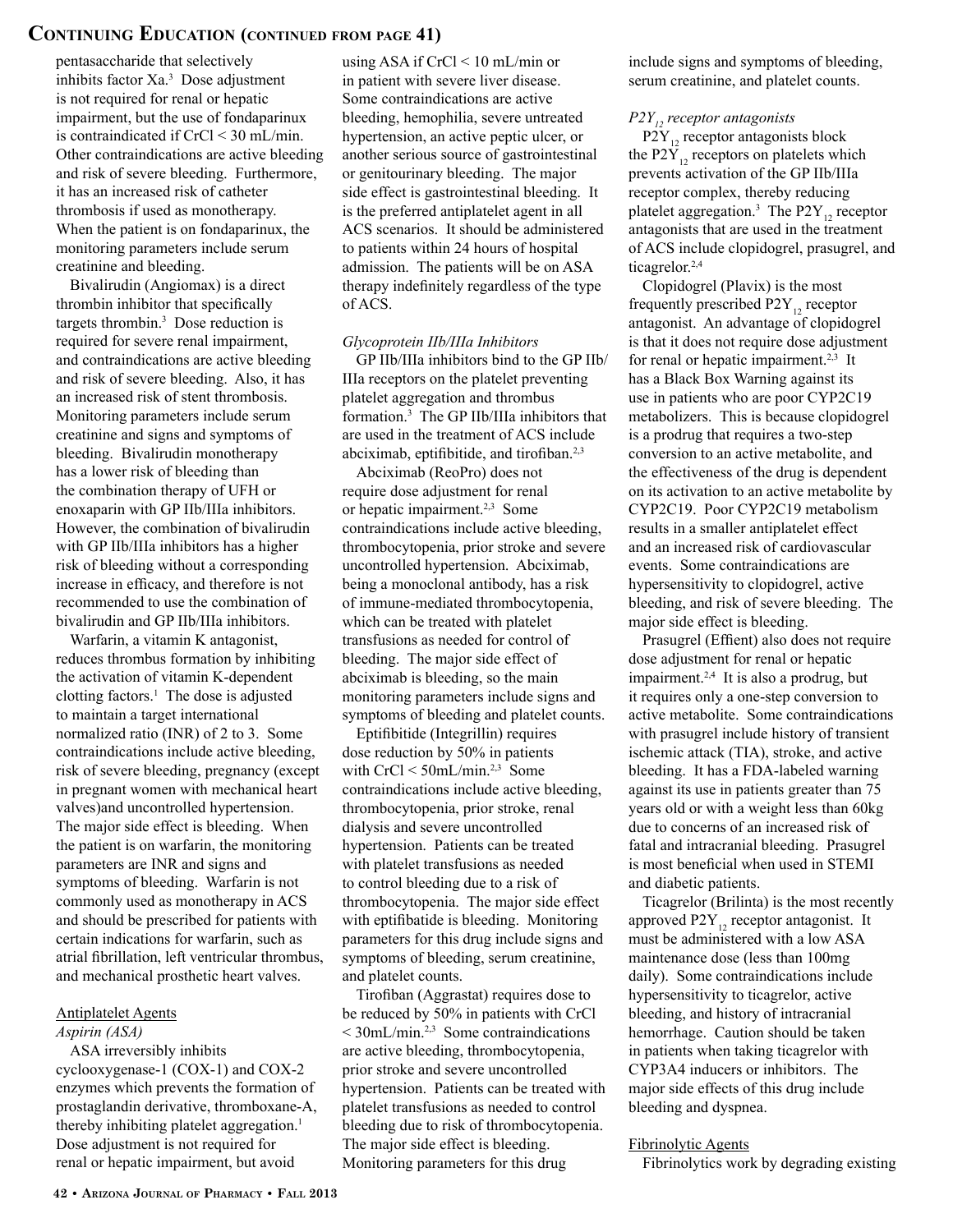## **Continuing Education (continued from page 42)**

fibrin clots to open up the blockage in the arteries in order to increase blood flow.<sup>1</sup> In NSTEMI/UA patients, fibrinolytic therapy is not recommended as clinical trials showed no significant benefit and an increased risk of MI and death.<sup>3</sup> Fibrinolytic therapy is recommended in STEMI patients who do not have timely access to a cardiac catheterization laboratory.2 Available fibrinolytics differ based on their fibrin-specificity; streptokinase is non-specific, whereas tenectaplase, reteplase and alteplase have a higher fibrin-specificity.<sup>1</sup>

Streptokinase non-selectively binds to either free-flowing or fibrin-bound plasminogen and converts it to plasmin.<sup>5</sup> Plasmin is a proteolytic enzyme that dissolves the fibrin in the blood clot. Dose adjustment is not required for renal or hepatic impairment.<sup>2</sup> Absolute contraindications to fibrinolysis include history of hemorrhagic stroke, ischemic stroke within 3 months, known malignant intracranial neoplasm or arteriovenous malformation, active internal bleeding, suspected aortic dissection, or significant facial or closed head trauma in the last 3 months. Relative contraindications to fibrinolysis include history of prior ischemic stroke more than 3 months ago, significant hypertension with blood pressure over 180/110 mmHg, recent trauma, major surgery within 3 weeks, internal bleeding within 2 to 4 weeks, oral anticoagulant therapy, active peptic ulcer or pregnancy. The major side effect is bleeding. When the patient is on streptokinase, the monitoring parameters include performing a complete blood count (CBC), aPTT, and watching for signs and symptoms of bleeding. Streptokinase has a higher risk of systemic bleeding than the fibrin-specific fibrinolytics.

Tenecteplase, reteplase, and alteplase all selectively bind to plasminogens that are bound to fibrin and convert them to plasmin.5 Dose adjustment is not required for renal or hepatic impairment. The major side effect for these drugs as with all fibrinolytics is bleeding.<sup>2</sup> Contraindications and monitoring parameters are the same as non-fibrinspecific fibrinolytics. These fibrin-specific fibrinolytics have higher risk of ICH than streptokinase.

#### **STEMI Treatment**

STEMI patients are at the highest risk

of death according to the Global Registry of Acute Coronary Events (GRACE) report, so initial therapy should be started immediately for these patients, regardless of cardiac biomarkers levels.<sup>1</sup> All STEMI patients should be evaluated for reperfusion therapy immediately upon arrival at the emergency department. Fibrinolytic therapy or primary percutaneous coronary intervention (PCI) is considered first line treatment for restoring coronary artery blood flow in STEMI patients. Primary PCI is generally deemed superior to fibrinolytics due to lower stroke and bleeding risk, lower mortality rate, and higher success rate in opening up an occluded coronary artery than the latter. Timing of treatment is also crucial to patient survival and reducing the extent of damages to the infarcted myocardium. For STEMI patients presenting to a hospital with a cardiac catheterization laboratory, PCI should be performed within 90 minutes of initial presentation.2 If the hospital is not equipped to perform primary PCI, the next treatment choice should be selected based on individual patient risks such as the time from onset of symptoms, risk of STEMI complications, risk of bleeding with fibrinolysis, presence of shock or severe heart failure, and the time required for transfer to a PCI-capable hospital. Ideally, all patients should be transferred to a PCI-capable hospital immediately if the procedure can be performed within 120 minutes of first medical contact. If the anticipated time for inter-hospital transfer exceeds the target goal, fibrinolytic therapy should be chosen as the primary reperfusion therapy in the absence of contraindications. If appropriate, fibrinolytic agents should be administered within 30 minutes of hospital arrival.

#### Primary PCI

PCI is a minimally invasive revascularization procedure that is performed by skilled interventional cardiologists in hospitals equipped with a cardiac catheterization laboratory.<sup>6</sup> The procedure can be for diagnostic or interventional purposes, depending on whether revascularization is performed. The initial procedure involves cardiac catheterization whereby access to coronary arteries is commonly obtained through the femoral or radial artery up the aorta to the suspected occlusion site. After inserting the diagnostic catheter, coronary

angiography is performed by injecting contrast dye into the blood to visualize the coronary arteries and determine narrowing and blockages of vessels. If, upon examination, an occlusion site is identified and revascularization is indicated, balloon angioplasty can be performed with the help of a guidewire. Balloon angioplasty works by dilating the occluded artery with an inflatable balloon, thereby compressing the atherosclerotic plaque into the vessel wall in order to restore coronary perfusion. Most often, a coronary stent is deployed and left in place to prevent acute closure of the artery. Common types of stents include bare metal stents (BMS) or drug-eluting stents (DES), which are coated with an antiproliferative agent such as sirolimus or paclitaxel. The most common complication of angioplasty is restenosis (i.e. a renarrowing of a previously dilated coronary stenosis). It occurs most frequently in patients with angioplasty without stent placement, less frequently with BMS, and least frequently with DES. DES implantation decreases restenosis rates and the need for subsequent target vessel revascularization owning to the anti-proliferative effect of the coated drugs that helps to retard and minimize cell growth. Despite the advantage of DES over BMS, it is also associated with a higher risk of stent thrombosis, so patients must be adherent to dual antiplatelet therapy for one year following the procedure. If patients are unable to commit to the dual antiplatelet regimen due to factors such as a high risk of bleeding, patient incompliance, or anticipated invasive or surgical procedures in the next year, BMS should be considered as an alternative.<sup>2</sup> Because PCI is an invasive procedure, all patients should receive antithrombotic therapy to prevent thrombotic complications. The regimen should include antiplatelet agents such as ASA, a  $P2Y_{12}$  receptor antagonist, and a GP IIb/IIIa inhibitor. In addition, adequate anticoagulation should be achieved throughout the duration of the procedure to prevent thrombosis of the catheter, guidewire, and other thrombotic complications.

ASA should be administered early to all patients without contraindications, most often included in the MONA therapy upon emergency room arrival and within 24 hours of hospital admission, and continued indefinitely after the procedure.<sup>2</sup> High-dose ASA is preferred for patients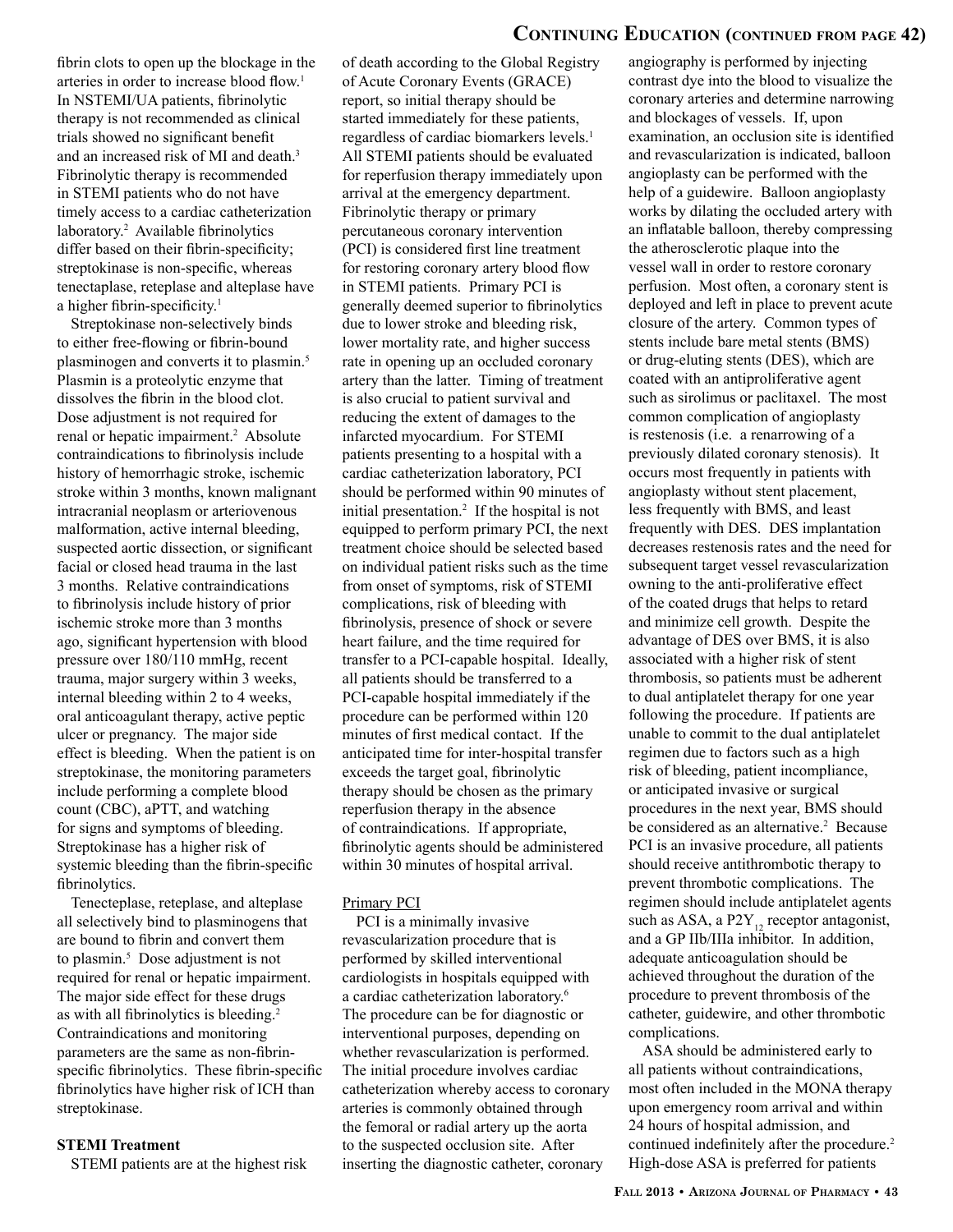## **Continuing Education (continued from page 43)**

undergoing primary PCI in order to achieve a rapid antiplatelet inhibition. If a stent is implanted, patients should continue high-dose ASA for a definite period of time based on the type of stent selected and switch to low-dose ASA thereafter. Low-dose ASA is generally recommended for maintenance due to the lack of clinical efficacy and risk of major bleeding, particularly gastrointestinal bleeding, that is associated with high dose ASA.

Since ASA only inhibits platelet aggregation through one pathway, it does not provide sufficient antiplatelet effect when used alone. Therefore, concomitant administration of a  $P2Y_{12}$  receptor antagonist, such as clopidogrel, prasugrel, or ticagrelor, is recommended.2 In order to achieve faster platelet inhibition effects, a loading dose should be provided to STEMI patients as early as possible or at the time of primary PCI. Following PCI,  $P2Y_{12}$  receptor inhibitor therapy should be continued on a maintenance dose for at least 14 days for patients without a stent and up to 1 year for patients with either a BMS or DES implanted in the absence of bleeding complications. In general, selection of a  $P2Y_{12}$  receptor antagonist should be based on patient's bleeding risk, genetic predisposition, comorbidities, and additional contraindications for individual agent. Among the  $P2Y_{12}$  inhibitors, clopidogrel has the longest history of use for treatment of ACS. Nonetheless, due to the pharmacokinetics of clopidogrel, patients who carry a certain allele of the CYP450 enzyme may have reduced capabilities to metabolize the drug, leading to significant lower levels of active metabolites and diminished platelet inhibition. Consequently, clopidogrel may be undesirable for these patients. Newer agents such as prasugrel and ticagrelor had demonstrated greater efficacy in platelet inhibition and improved patient outcome comparing to clopidogrel in their corresponding landmark trials, namely TRITON-TIMI 38 and PLATO respectively.7,8

GP IIb/IIIa inhibitors work on the final common pathway of platelet aggregation and provide additional platelet inhibition when used in combination with other antiplatelet agents. The adjunctive use of GP IIb/IIIa inhibitors in STEMI patients at the time of PCI should be considered on an individual basis and should depend on factors such as choice of anticoagulant, presence of large thrombus, or inadequate  $P2Y_{12}$  receptor inhibitor loading.<sup>2</sup> While GP IIb/IIIa inhibitors may be used together with either UFH or enoxaparin, co-administration with bivalirudin should be avoided if possible due to increased risk of major bleeding. If abciximab or tirofiban is chosen, a bolus dose should be administered prior to continuous IV infusion. For eptifibatide, two boluses should be given 10 minutes apart prior to continuous IV infusion. Dosing adjustment is required for eptifibatide and tirofiban in patients with renal dysfunction. For patients presenting with severe renal or hepatic impairment, abciximab may be a better alternative since no dose adjustment is necessary. Following PCI, abciximab can be continued for up to 12 hours, eptifibatide for 12 to 18 hours, and tirofiban for up to 18 hours at the discretion of the physician.9

Anticoagulants that are recommended for STEMI patients undergoing primary PCI include UFH and bivalirudin.<sup>2</sup> UFH has a long standing history of use in STEMI and is the most common anticoagulant used in cardiac catheterization laboratory.1 One advantage of UFH over other anticoagulants is the availability of an antidote (i.e. protamine), which is very useful if a reversal of anticoagulation is necessary. Intensity of anticoagulation, which can be easily monitored at the bedside with ACT, is often dependent on whether a GP IIb/ IIIa inhibitor has been administered. Additional boluses may be given as needed to maintain therapeutic ACT levels. Due to bleeding concerns, frequent monitoring is required and is often deemed a limitation for its use. For patients with a contraindication for UFH or are at high risk of bleeding, bivalirudin may be a reasonable alternative to UFH. Bivalirudin has been shown to have a lower bleeding risk than combination of UFH and a GP IIb/IIIa inhibitor, making it the preferred agent for STEMI patients at high risk of bleeding.2 However, bivalirudin has also been associated with increased risk of acute stent thrombosis.10 Since the majority of patients receiving PCI have stent placement, bivalirudin should be reserved for those with HIT, higher risk of bleeding, or when the use of GP IIb/IIIa inhibitors is undesirable.2 Other anticoagulants such as enoxaparin and fondaparinux may be used in primary

PCI in certain ACS settings although they are not specifically recommended as first line anticoagulants in primary PCI. Enoxaparin may be continued uninterrupted during rescue PCI in patients who received enoxaparin with prior fibrinolytic therapy.<sup>2</sup> A supplemental IV dose of enoxaparin should be administered if the last dose was administered between 8 and 12 hours earlier. After 12 hours, patients should either receive a full dose of enoxaparin or switch to UFH or bivalirudin for anticoagulation. Fondaparinux should not be used alone because it does not provide adequate anticoagulation for PCI and is associated with higher risk of catheter thrombosis.<sup>2</sup> Therefore, a second anticoagulant like UFH or bivalirudin should be administered together if fondaparinux is to be selected for specific reasons. Regardless of choice of anticoagulant, anticoagulant therapy should be discontinued immediately after PCI to avoid bleeding complications.

#### *Fibrinolysis*

Fibrinolytic therapy is recommended for STEMI patients who are ineligible for PCI and present to hospital within 12 hours of the onset of chest discomfort.2 This time frame has been shown to be most beneficial in decreasing the incidence of mortality. For STEMI patients presenting to the hospital within 12 to 24 hours of symptom onset, fibrinolytic agent may be administered if they experience ongoing ischemia. Because fibrinolytic agents work by dissolving existing clots, patients at high risk of bleeding should be assessed for absolute and relative contraindications (as described previously) prior to administration.<sup>1</sup> While patients presenting with any absolute contraindication are precluded from receiving fibrinolytic therapy, patients presenting with a relative contraindication may still receive treatment if the risk of death from MI outweighs the risk of major bleeding. Special consideration should be taken in patients over 75 years of age. Although the use of fibrinolytics in this age group is not recognized as a contraindication, this patient population has a higher MI mortality rate associated with fibrinolytic use compared to a younger patient population. Therefore, careful dosing efforts should be made to prevent bleeding when administering fibrinolytic and anticoagulation therapies to these patients. In terms of selection of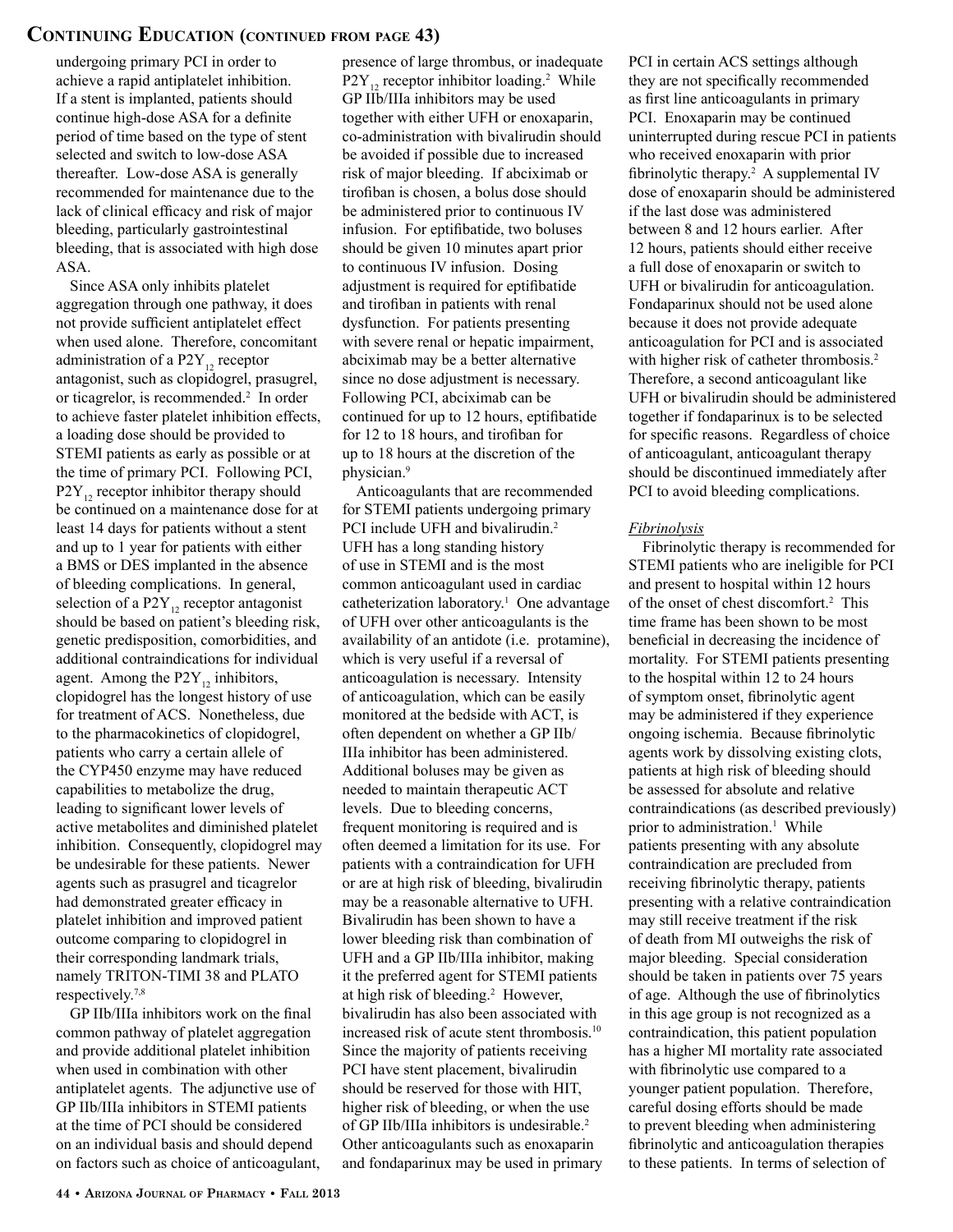a fibrinolytic agent, fibrin-specific agents such as tenecteplase, reteplase, or alteplase are preferred over non-fibrin-specific agent like streptokinase. All fibrinolytic agents may potentially cause major bleeding including intracranial hemorrhage (ICH).

Regardless of the choice of a fibrinolytic agent, adjunctive antithrombotic therapy, such as anticoagulant and/or antiplatelet therapies, should be initiated for STEMI patients receiving fibrinolytic therapy.<sup>2</sup> Antiplatelet therapy with fibrinolysis includes both ASA and clopidogrel, which should be administered before or with the fibrinolytic agent. ASA should be continued indefinitely following fibrinolytic therapy. Clopidogrel should be continued for at least 14 days and up to 1 year based on individual patient's risk of reinfarction. Currently, prasugrel and ticagrelor are not recommended to be administered with fibrinolytics because these agents have not been studied with fibrinolytic therapy. GP IIb/IIIa inhibitors are also not recommended for use with fibrinolytics. Furthermore, patients should receive an anticoagulant in addition to their fibrinolytic regimen in order to minimize vessel obstruction and prevent re-occlusion. Enoxaparin is the preferred agent for anticoagulation with fibrinolytic therapy. However, other anticoagulants such as UFH and fondaparinux are also good alternatives. The selected anticoagulant should be continued for a minimum of 48 hours, up to 8 days or until revascularization is performed.

In the event of re-occlusion or failed reperfusion after fibrinolytic therapy, patients may show ongoing ischemic symptoms, or worst, develop cardiogenic shock or acute severe heart failure.<sup>2</sup> These patients are at high risk of mortality, and are good candidates for a rescue PCI and should be transferred to a PCI-capable hospital immediately. If these patients have not received a previous loading dose of clopidogrel with fibrinolytic therapy, a supplemental loading dose should be given before or at the time of PCI.

#### *Coronary Artery Bypass Graft Surgery (CABG)*

CABG is a surgical alternative to PCI or medical management for severe coronary artery disease.2 The indications for CABG are based on severity of ischemia, coronary anatomy, and left ventricular function. In the setting of STEMI, major indications for CABG include patients

with multi-vessel  $(> 3)$  disease, significant left anterior descending artery stenosis, cardiogenic shock, or failed primary PCI.<sup>11</sup> A number of clinical trials have found CABG to be superior to aggressive medical management or PCI in the long term survival of high risk patients.12,13 The surgery is performed by cardiothoracic surgeons rather than cardiologists. During the surgical procedure, an artery (internal mammary or radial) or vein (usually the saphenous) harvested from another part of the body is used to form a connection between the aorta and the section of the coronary artery distal to the occlusion site, and consequently, bypassing the occluded area and restoring coronary blood flow.14 Although this type of surgery most often requires a cardiopulmonary bypass machine, it may be performed "off-pump" by skilled cardiac surgeons and can significantly reduce serious bleeding and thrombotic complications (stroke, MI) after the procedure.<sup>11</sup>

Since CABG is an invasive procedure and puts the patients at high risk of bleeding, all antiplatelet agents, except for ASA, should be withheld before the procedure.11 Preoperative ASA use has been shown to reduce operative morbidity and mortality rates in CABG patients. In contrast, use of  $P2Y_{12}$  receptor antagonists is associated with increased rates of major bleeding which necessitates blood transfusions in post-CABG patients. Therefore, patients undergoing urgent CABG should discontinue clopidogrel and ticagrelor for at least 24 hours prior to surgery. Often, CABG may be an elective surgery for certain patients with high risk of severe MI. In these patients referred for elective CABG, clopidogrel and ticagrelor should be discontinued for at least 5 days and prasugrel for at least 7 days to decrease major bleeding complications. Other IV antiplatelet agents such as eptifibatide and tirofiban should be withheld for at least 2 to 4 hours and abciximab for at least 12 hours before surgery to limit blood loss and transfusions. During the surgery, adequate anticoagulation should be maintained with UFH per institutional practice.<sup>3</sup> In the absence of contraindications, betablockers should be given 24 hours before CABG to decrease the incidence of postoperative atrial fibrillation. Because the CABG procedure puts the patient at increased risk of developing wound or systemic infections, prophylactic

## **Continuing Education (continued from page 44)**

antibiotics (a first or second generation cephalosporin with or without MRSA coverage) should be given to all patients. In addition, tight postoperative glycemic control and lipid management are necessary to ensure the best possible outcome for all patients.

#### **NSTEMI/UA Treatment**

#### Invasive vs. Conservative Strategy

Initial treatment of NSTEMI/UA involves the use of the Thrombolysis In Myocardial Infarction (TIMI) scoring system.1 This system calculates the risk of composite endpoint of death, MI, or urgent need for revascularization within 14 days. One point (1) is assigned if the patient has each of the following: age greater than 65, three or more cardiac risk factors (HTN, DM, hyperlipidemia, smoking, family history), known history of CAD (greater than 50% stenosis seen on angiogram), two or more episodes of chest discomfort in the last 24 hours, ASA use within the last 7 days, elevated cardiac biomarkers, and ST-segment deviation on an ECG. These criteria are serious risk factors for developing either an MI, death, or urgent revascularization within the next 14 days. Patients presenting with multiple criteria should be treated urgently with an invasive strategy. ASA should be initially given to NSTEMI/UA patients, with a loading dose of clopidogrel, prasugrel, or ticagrelor being as a substitute if ASA is intolerant to the patient.<sup>4</sup>

#### Initial Invasive Strategy

An initial invasive strategy involves cardiac catheterization, usually within 4 to 24 hours following hospital admission, followed by either revascularization with PCI or CABG.<sup>3</sup> This strategy is recommended for patients with a moderate to high risk of an event according to their TIMI score and other high risk features such as patients who have refractory angina, hemodynamic or electrical instability, or initially stabilized NSTEMI/ UA with an elevated risk for clinical events.4 Patients with definite NSTEMI/ UA who are at moderate to high risk should be given dual antiplatelet therapy upon presentation, with ASA being one of the agents.3 The choice for the second antiplatelet agent can be either clopidogrel, prasugrel, ticagrelor, and a GP IIb/IIIa inhibitor (tirofiban and eptifibatide being the preferred agents).<sup>4</sup> These agents are to be given either before PCI or at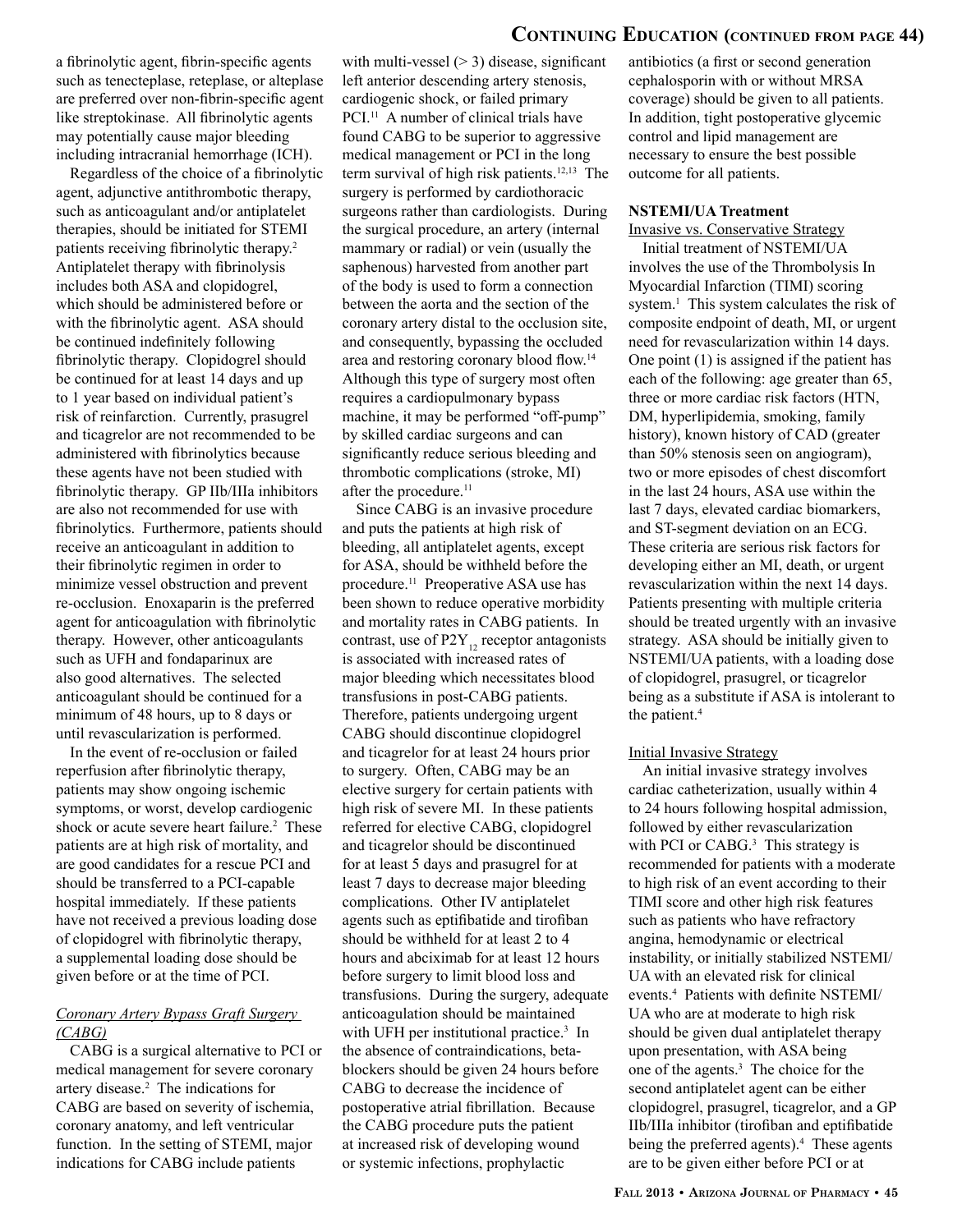## **Continuing Education (continued from page 45)**

the time of PCI. This is to reduce the risk of ischemic events that may occur during PCI, as trauma frequently occurs during these types of procedures. This results in platelet activation, aggregation, and subsequently a coronary thrombosis. Anticoagulants are needed in invasive strategies because they limit thrombotic complications of ischemic events, especially during angioplasty. They also help prevent thrombosis of catheters and guidewires used during these procedures. Depending on the results of the diagnostic angiography, there are three possible postangiography management strategies one can initiate, depending on the findings of the angiography: CABG, PCI, or medical therapy.3

#### CABG

CABG surgery is strongly recommended in NSTEMI/UA patients with significant left main coronary artery disease (CAD), 3-vessel disease, 2-vessel disease, or when PCI is not optimal or possible.11 If CABG is selected, continue ASA therapy; discontinue clopidogrel for least 5 days, prasugrel for at least 7 days, and ticagrelor for at least 5 days prior to CABG procedure.<sup>4</sup> ASA is used to provide antiplatelet therapy during the procedure, while the other antiplatelets are discontinued as they incur a serious risk of bleeding.3 Prasugrel has an earlier discontinuation time than clopidogrel and ticagrelor because it has a much higher risk of bleeding than those two agents. Intravenous GP IIb/IIIa inhibitors (eptifibatide and tirofiban) must also be discontinued 2 – 4 hours prior to CABG procedure. UFH is to be continued, while enoxaparin must be discontinued 12 to 14 hours, fondaparinux 24 hours, and bivalirudin 3 hours prior to CABG.

#### PCI

PCI is recommended for NSTEMI/UA patients with 1- or 2- vessel CAD and multi-vessel coronary disease with suitable coronary anatomy.3 If PCI is selected, ASA is to be continued. A loading dose of clopidogrel, prasugrel, or ticagrelor, and/or GP IIb/IIIa should be given if not given prior to angiography.4 GP IIb/ IIIa inhibitors are highly recommended in addition to ASA and  $P2Y_{12}$  inhibitors in PCI patients to reduce morbidity and mortality based on several randomized control trials. A study involving abxicimab or placebo given to patients

showed that the patient group receiving abxicimab in addition to clopidogrel showed a significant reduction in the primary end points of death, nonfatal reinfarction, or urgent target-vessel vascularization within 30 days.<sup>15</sup> Once PCI is completed, anticoagulant therapy can be discontinued.3

#### Medical Therapy

Medical therapy is recommended for post-angiographic NSTEMI/UA patients with no signs of significant obstructive CAD on angiography.<sup>4</sup> Antiplatelet and anticoagulant therapy is used in these patients at a physician's discretion. If CAD is detected on angiography, ASA should be continued.<sup>3</sup> A loading dose of clopidogrel or ticagrelor should be given to provide a rapid antiplatelet effect if not given prior to angiogram, as maintenance doses require a few days to achieve full effect. Prasugrel is not recommended because it has only proven benefit in patients undergoing PCI. IV GP IIb/ IIIa inhibitors should be discontinued after at least 12 hours if it was started before the angiogram. IV UFH should be continued for at least 48 hours or enoxaparin or fondaparinux for the duration of hospitalization, up to 8 days. Bivalirudin can be continued at a dose of 0.25 mg/kg/hr for up to 72 hours at a physician's discretion if it was given prior to diagnostic angiography.

#### Initial Conservative Strategy

An initial conservative treatment strategy is recommended for NSTEMI/ UA patients with a low stratified TIMI risk score.4 This treatment strategy involves initial medical management, followed by catheterization and revascularization if an ischemic event occurs despite active drug treatment. Patients presenting with a low risk of death, MI (either initial or recurrent), or refractory angina are usually evaluated in the emergency department. Serum biomarkers are obtained from the patient, and if they are negative for these biomarkers, the patient may be directed to a general medical area to undergo ECG monitoring for any ischemic events or arrhythmias. In addition, a stress test, such as an exercise stress test, can be performed. If there are positive findings in the stress test, diagnostic angiography should be performed.

For these low risk patients, ASA should be initially given, along with either

clopidogrel or ticagrelor (loading dose followed by daily maintenance doses) as soon as possible after admission.4 ASA is to be continued indefinitely while clopidogrel or ticagrelor should be continued for one month and up to 12 months. If the patient is stable and their symptoms are controlled, they can be discharged with recommended antiplatelet therapy such as clopidogrel or ticagrelor for a duration ranging from one month to one year.

If an ischemic event does occur while the patient is on drug therapy, an angiography should be performed, and invasive strategies (CABG, PCI, or medical therapy for CAD) are initiated.4 Prior to angiography, either an IV GP IIa/ IIIb inhibitor (tirofiban or eptifibatide) or a P2Y<sub>12</sub> inhibitor (clopidogrel or ticagrelor, loading dose followed by daily maintenance doses) should be added to ASA and anticoagulant therapy.

#### **Discharge Medications and Secondary Prevention**

Once a patient has received appropriate treatment for ACS and is recovering, it is imperative that they be put on appropriate medications for secondary prevention of ischemic events prior to discharge.<sup>1</sup> ACS patients should be on ASA indefinitely, in addition to a beta-blocker and statin therapy. ASA has been shown in a large number of clinical trials to decrease the risk of death, recurrent MI, and stroke following an  $MI^3$  If the patient is unable to take ASA due to contraindications, clopidogrel is recommended. All patients should be given sublingual nitroglycerin (SL NTG) tablets or a lingual nitroglycerin spray in the event if they experience recurrent chest pain and discomfort. Betablockers are recommended indefinitely because they have been shown to decrease the incidence of recurrent MI. However, they are contraindicated in HF patients with acute decompensation. ACE inhibitors are indicated in patients who are not at blood pressure goals on betablocker therapy, as well as patients with a reduced ejection fraction or diabetic patients. Angiotensin II receptor blockers can be given if the patient suffers from ACE inhibitor induced angioedema. According to ACC/AHA guidelines, the goal blood pressure for HTN patients with ACS is 130/80 mmHg. In addition, it is imperative that ACS patients receive lipidlowering agents such as statins, as they are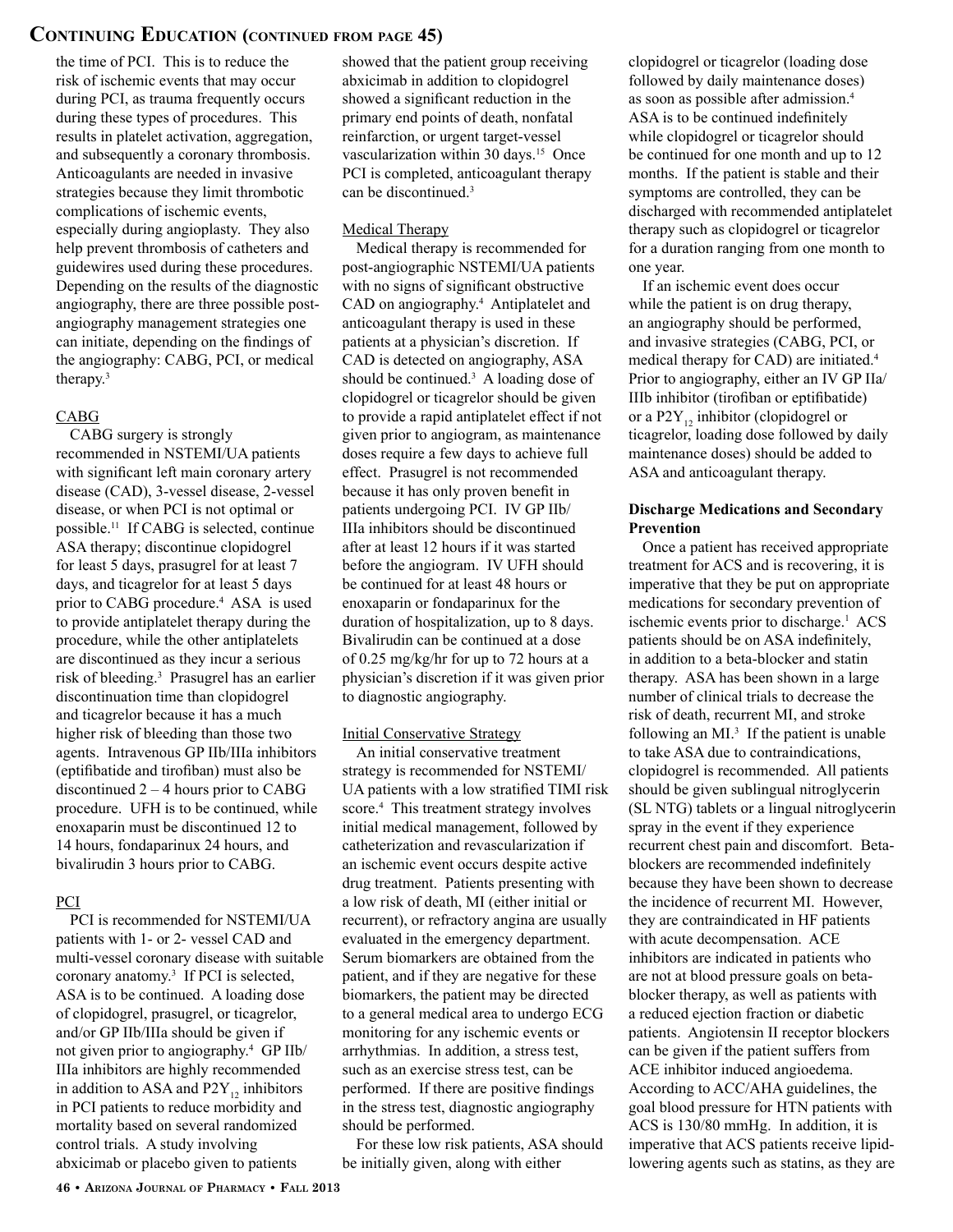#### **Continuing Education (continued from page 46)**

used to prevent total mortality and stroke. Furthermore, all ACS patients should be provided appropriate pharmacological and non-pharmacological therapy to achieve a goal LDL level of less than 100 mg/dL.

Other modifiable risk factors such as diabetes mellitus and smoking are also important in secondary prevention of ACS. According to ADA guidelines, the goal HgB A1c level for ACS patients with diabetes is < 7%. Smoking cessation is correlated with a significant reduction in all-cause mortality in all ACS patients, and can be achieved by various products such as varenicline or nicotine patches/gums. Proper diet and exercise is also important, as maintaining an ideal weight is essential in preventing the reoccurrence of ACS events.

In certain patients with atrial fibrillation with a  $\text{CHADS}_2$  score of greater than or equal to 2, mechanical heart valves, venous thromboembolism, or a hypercoagulable disorder, warfarin may be indicated.2 Co-administration of warfarin and dual antiplatelet therapy may put patients at high risk of severe bleeding. Therefore, the duration of use should be limited to the extent of anticoagulation deemed necessary. A lower INR goal (2.0 – 2.5) should also be considered.

#### **Conclusions**

Acute coronary syndromes contribute to a significant number of cardiovascular related deaths in the US.<sup>1</sup> Pharmacists have an important role in managing the disease state for the patient from the beginning in the emergency room to discharging the patients from the hospital. Pharmacists need to be vigilant in selecting the most appropriate therapy for their patients based on the type of ACS and patient specific factors in order to help reduce the risk of developing side effects and complications, re-infarction, and most importantly, death. Pharmacists are an integral part of the health care team that can provide dosing and monitoring recommendations for medications, as well as provide education to patients to prevent recurrent cardiac events.

#### *References*

*1. Spinler SA, De Denus S. Chapter 24. Acute Coronary Syndromes. In: Talbert RL, DiPiro JT, Matzke GR, Posey LM, Wells BG, Yee GC, eds. Pharmacotherapy: A Pathophysiologic Approach. 8th ed. New York: McGraw-Hill; 2011.* [http://0-www.accesspharmacy.com.](http://0-www.accesspharmacy.com.millennium.midwestern.edu/content.aspx%3FaID%3D7972196) [millennium.midwestern.edu/content.aspx?aID=7972196](http://0-www.accesspharmacy.com.millennium.midwestern.edu/content.aspx%3FaID%3D7972196)*. Accessed February 17, 2013.*

*2. O'Gara PT, Kushner FG, Ascheim DD et al.* 

*2013 ACCF/AHA guidelines for the management of ST-elevation myocardial infarction: a report of the American College of Cardiology Foundation/American Heart Association Task Force on practice guidelines. J Am Coll Cardiol. 2013;61(4):e78-e140. 3. Anderson JL, Adams CD, Antman EM et al. ACC/ AHA 2007 guidelines for the management of patients with unstable angina/non-ST-Elevation myocardial infarction: a report of the American College of Cardiology/American Heart Association Task Force on Practice Guidelines (Writing Committee to Revise the 2002 Guidelines for the Management of Patients With Unstable Angina/Non-ST-Elevation Myocardial Infarction) developed in collaboration with the American College of Emergency Physicians, the Society for Cardiovascular Angiography and Interventions, and the Society of Thoracic Surgeons endorsed by the American Association of Cardiovascular and Pulmonary Rehabilitation and the Society for Academic Emergency Medicine. J Am Coll Cardiol. 2007;50(7):e1-e157. 4. Jneid H, Anderson JL, Wright RS et al. 2012 ACCF/ AHA focused update of the guideline for the management of patients with unstable angina/non ST-elevation myocardial infarction (updating the 2007 guideline and replacing the 2011 focused update): a report of the American College of Cardiology Foundation/American Heart Association Task Force on practice guidelines. J Am Coll Cardiol. 2012;60(7):645-81. 5. Grossc PL, Murray RK, Rand ML. Chapter 51. Hemostasis & Thrombosis. In: Murray RK, Kennelly PJ, Rodwell VW, Botham KM, Bender DA, Weil PA, eds. Harper's Illustrated Biochemistry. 29th ed. New York: McGraw-Hill; 2011.* [http://0-www.accesspharmacy.](http://0-www.accesspharmacy.com.millennium.midwestern.edu/content.aspx%3FaID%3D55886653) [com.millennium.midwestern.edu/content.](http://0-www.accesspharmacy.com.millennium.midwestern.edu/content.aspx%3FaID%3D55886653) [aspx?aID=55886653](http://0-www.accesspharmacy.com.millennium.midwestern.edu/content.aspx%3FaID%3D55886653)*. Accessed April 8, 2013. 6. Faxon DP, Bhatt DL. Chapter 246. Percutaneous Coronary Interventions and Other Interventional Procedures. In: Fauci AS, Kasper DL, Jameson JL, Longo DL, Hauser SL, eds. Harrison's Principles of Internal Medicine. 18th ed. New York: McGraw-Hill;* 

*2012.* [http://0-www.accesspharmacy.com.millennium.](http://0-www.accesspharmacy.com.millennium.midwestern.edu/content.aspx%3FaID%3D9104769) [midwestern.edu/content.aspx?aID=9104769](http://0-www.accesspharmacy.com.millennium.midwestern.edu/content.aspx%3FaID%3D9104769)*. Accessed April 8, 2013. 7. Wiviott SD, Braunwald E, Mccabe CH, et al.* 

*Prasugrel versus clopidogrel in patients with acute*   $\alpha$  coronary syndromes. N Engl J Med. 2007;357(20):2001- and the Society for Cardiovascular Angiog *15.*

8. Wallentin L, Becker RC, Budaj A, et al. Ticagrelor

| versus clopidogrel in patients with acute coronary     |
|--------------------------------------------------------|
| syndromes. N Engl J Med. 2009;361(11):1045-57.         |
| 9. Kushner FG, Hand M, Smith SS et al. 2009 focused    |
| updates: ACC/AHA guidelines for the management         |
| of patients with ST-elevation myocardial infarction    |
| (updating the 2004 guideline and 2007 focused update)  |
| and ACC/AHA/SCAI guidelines on percutaneous            |
| coronary intervention (updating the 2005 guideline and |
| 2007 focused update): a report of the American College |
| of Cardiology Foundation/American Heart Association    |
| Task Force on practice gudielines.                     |

*10. Stone GW, Witzenbichler B, Guagliumi G, et al. Bivalirudin during primary PCI in acute myocardial infarction. N Engl J Med. 2008;358:2218-30. 11. Hillis LD, Smith PK, Anderson JL, et al. 2011 ACCF/AHA guideline for coronary artery bypass graft surgery: a report of the American College of Cardiology Foundation/American Heart Association Task Force on Practice Guidelines. Circulation. 2011;124:e652–735. 12. Serruys PW, Morice MC, Kappetein AP et al. SYNTAX Investigators. Percutaneous coronary intervention versus coronary-artery bypass grafting for severe coronary artery disease. N Engl J Med. 2009; 360:961-972.*

*13. Farkouh ME, Domanski M, Sleeper LA, et al; FREEDOM Trial Investigators. Strategies for multivessel revascularization in patients with diabetes. N Engl J Med. 2012 Dec;367:2375-84*

*14. Antman EM, Selwyn AP, Loscalzo J. Chapter 243. Ischemic Heart Disease. In: Fauci AS, Kasper DL, Jameson JL, Longo DL, Hauser SL, eds. Harrison's Principles of Internal Medicine. 18th ed. New York: McGraw-Hill; 2012. http://0-www.accesspharmacy.com. millennium.midwestern.edu/content.aspx?aID=9104321. Accessed April 10, 2013.*

*15. Kastrati A, Mehilli J, Neumann Fj et al. Abciximab in patients with acute coronary syndromes undergoing percutaneous coronary intervention after clopidogrel pretreatment: the ISAR-REACT 2 randomized trial. JAMA. 2006 Apr 5;295(13):1531-8.*

*16. Levine GN, Bates ER, Blankenship JC et al. 2011 ACCF/AHA/SCAI guideline for percutaneous coronary intervention: executive summary: a report of the American College of Cardiology Foundation/American Heart Association Task Force on practice guidelines and the Society for Cardiovascular Angiography and Interventions. Catheter Cardiovasc Interv. 2012;79(3):453-95.* 

| <b>Score</b>  | Composite endpoint of MI, death, or urgent revascularization | <b>Risk</b> |
|---------------|--------------------------------------------------------------|-------------|
| $0 - 1$       | 4.7%                                                         | Low         |
| $\mathcal{P}$ | 8.3%                                                         |             |
| 3             | 13.2%                                                        | Moderate    |
| 4             | 19.9%                                                        |             |
| 5             | 26.2%                                                        | High        |
| $6 - 7$       | 40.9%                                                        |             |

Source: Adapted from information found in reference **1**

|                          | <b>Agents</b>                     | <b>Goals of Therapy</b>            |
|--------------------------|-----------------------------------|------------------------------------|
| <b>Blood Pressure</b>    | Beta-blocker (BB)                 | < 130/80 mmHg                      |
|                          | Non-DHP CCB (if intolerant to BB) | ACE iand AA if LVEF < 40%          |
|                          | ACE inhibitors (ACEi)             |                                    |
|                          | Aldosterone Antagonists (AA)      |                                    |
|                          |                                   |                                    |
| <b>Lipid Management</b>  | <b>Statins</b>                    | $LDL < 100$ mg/dL                  |
| <b>Diabetes</b>          | Various                           | HgB $A_{1c}$ < 7% (ADA Guidelines) |
| <b>Smoking Cessation</b> | Various                           | No smoking                         |
| <b>BMI</b>               | Exercise 5-7 times/week           | $18.5 - 24.9$ kg/m <sup>2</sup>    |

Source: Adapted from information found in reference **1,3**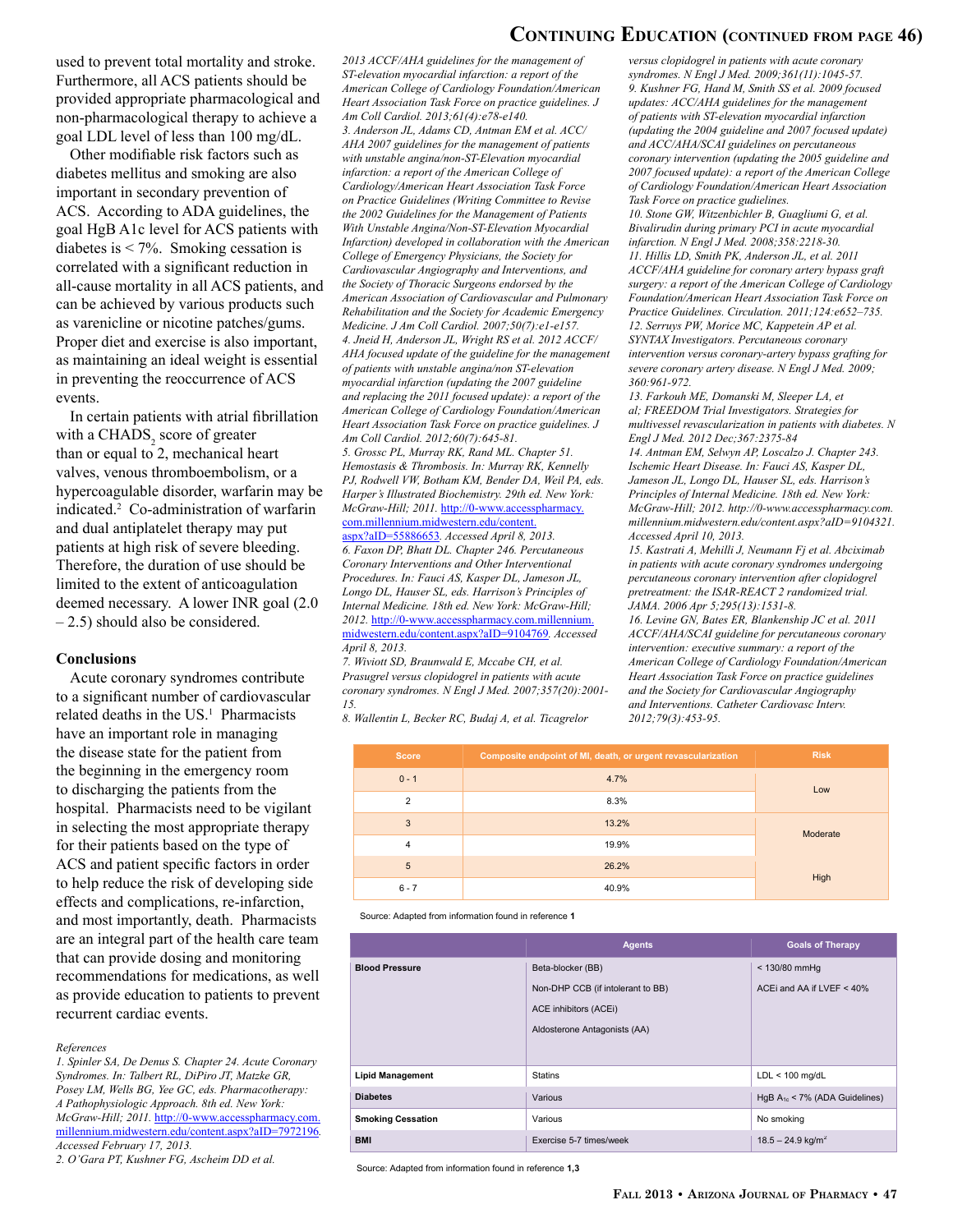### **Table for Continuing Education Article - Acute Coronary Syndromes: Current Treatment Guidelines and Updates**

## **Source: Adapted from information found in references 1,2,11,16.**

DDI indicates drug-drug interaction; ICH, intracranial hemorrhage; CBC, complete blood count; aPTT, activated partial thromboplastin time; HIT, heparin-induced thrombocytopenia; ACT, activated clotting time; GPI, glycoprotein IIb/IIIa inhibitor; IV, intravenous; PCI, percutaneous coronary intervention; LMWH, low molecular weight heparin; SCr, serum creatinine; CrCl, creatinine clearance; SC, subcutaneous; CABG, coronary artery bypass graft; BBW, black box warning; PO, per os (by mouth); BMS, bare metal stent; DES, drug eluting stent.

Full article, including charts, is available for download on the AzPA website in the Journal archives.

|                       | ST-elevation myocardial infarction (STEMI)                                                                   |                                                                                               |                                                                                     |                                                                                                                                                                                                          |                                                                                                                                                                        |                                                                                                                                                                                                                                                                                                                                    |
|-----------------------|--------------------------------------------------------------------------------------------------------------|-----------------------------------------------------------------------------------------------|-------------------------------------------------------------------------------------|----------------------------------------------------------------------------------------------------------------------------------------------------------------------------------------------------------|------------------------------------------------------------------------------------------------------------------------------------------------------------------------|------------------------------------------------------------------------------------------------------------------------------------------------------------------------------------------------------------------------------------------------------------------------------------------------------------------------------------|
|                       | <b>Drug</b>                                                                                                  | Procedure[ACC/AHA<br>Guideline<br>Recommendations]                                            | <b>Dose</b><br>Adjustment                                                           | Warnings / DDI/<br>Contraindications*                                                                                                                                                                    | <b>Monitoring</b>                                                                                                                                                      | Dose and Duration of Therapy                                                                                                                                                                                                                                                                                                       |
| Fibrinolytics         | Alteplase (tPA)<br>{Activase®}                                                                               | Fibrinolytic therapy ≤<br>30 min of hospital<br>arrival [IB]                                  | No                                                                                  | • Prior ICH*<br>Known structural<br>cerebrovascular<br>lesions, such as                                                                                                                                  | $-$ CBC<br>$-$ a $PTT$<br><b>Bleeding</b>                                                                                                                              | ■ 15 mg IV bolus, followed by 0.75 mg/kg<br>IV (max 50 mg) over 30 min, then 0.5<br>mg/kg (max 35 mg) over 60 min (max<br>$dose = 100$ mg)                                                                                                                                                                                         |
|                       | Reteplase (rPA)<br>{Retavase®}                                                                               | Fibrinolytic therapy $\leq$<br>30 min of hospital<br>arrival [IB]                             |                                                                                     | arterial venous<br>malformation*<br>Known intracranial<br>malignant                                                                                                                                      |                                                                                                                                                                        | ■ 10 unit IV x 2, 30 min apart                                                                                                                                                                                                                                                                                                     |
|                       | Tenecteplase<br>(TNK-tPA)<br>$\{Thkase^{\circledast}\}$                                                      | Fibrinolytic therapy ≤<br>30 min of hospital<br>arrival [IB]                                  |                                                                                     | neoplasm*<br>$\blacksquare$ Ischemic stroke $\leq 3$<br>months*<br>Active bleeding*<br>(excluding menses)                                                                                                |                                                                                                                                                                        | $\leq 60$ kg: 30 mg IV bolus<br>60 - 69 kg: 35 mg IV bolus<br>70 - 79 kg: 40 mg IV bolus<br>80 - 89 kg: 45 mg IV bolus<br>> 90 kg: 50 mg IV bolus                                                                                                                                                                                  |
|                       | Streptokinase<br>{Streptase®}                                                                                | Fibrinolytic therapy $\leq$<br>30 min of hospital<br>arrival [IB]                             |                                                                                     | Significant closed<br>head or facial<br>trauma $\leq 3$<br>months*                                                                                                                                       |                                                                                                                                                                        | ■ 1.5 MU (million units) IV over 60 min                                                                                                                                                                                                                                                                                            |
|                       | Unfractionated<br>Heparin (UFH)                                                                              | Fibrinolytic therapy<br>[IC]                                                                  | No                                                                                  | Active bleeding*<br>■ History of HIT*<br>Risk of severe<br>bleeding                                                                                                                                      | $\blacksquare$ aPTT: 50 - 70<br>sec<br>ACT: 200-300<br>sec (with GPI);                                                                                                 | 60 units/kg IV bolus, then 12 units/kg/hr<br>IV infusion<br>Continue for 48 hours                                                                                                                                                                                                                                                  |
| <b>Anticoagulants</b> |                                                                                                              | PCI [IC]                                                                                      |                                                                                     | Recent stroke                                                                                                                                                                                            | 250-350 sec<br>(no GPI)<br>$-$ HIT<br><b>Bleeding</b>                                                                                                                  | " With GPI: 50-70 units/kg IV bolus<br>No GPI: 70-100 units/kg IV bolus<br>• Discontinue at the end of PCI                                                                                                                                                                                                                         |
|                       | Enoxaparin<br>Fibrinolytic therapy<br>(LMWH)<br>[IA]<br>{Lovenox®}<br>PCI after fibrinolytic<br>therapy [IB] | Reduce if<br>CrCl < 30<br>mL/min                                                              | Active bleeding*<br>- History of HIT<br>Risk of severe<br>bleeding<br>Recent stroke | · SCr<br>$-$ HIT<br><b>Bleeding</b>                                                                                                                                                                      | ■ < 75 y.o.: 30 mg IV bolus, then 1mg/kg<br>SC every 12 hr<br>> 75 y.o.: 0.75 mg/kg SC every 12 hr<br>" Continue for the duration of<br>hospitalization (up to 8 days) |                                                                                                                                                                                                                                                                                                                                    |
|                       |                                                                                                              |                                                                                               |                                                                                     | Avoid if CrCl < 15<br>mL/min<br>Avoid if CABG<br>surgery                                                                                                                                                 |                                                                                                                                                                        | ■ 1 mg/kg SC every 12 hours (if last dose ><br>8 hours prior to PCI, administer 0.3<br>mg/kg IV bolus)<br>Discontinue at the end of PCI                                                                                                                                                                                            |
|                       | Fondaparinux<br>{Arixtra®}                                                                                   | Fibrinolytic therapy<br>[IB]                                                                  | No                                                                                  | Active bleeding*<br>Risk of severe<br>bleeding<br>Avoid if CrCl < 30<br>mL/min<br>Increase risk of<br>catheter<br>thrombosis if used<br>as monotherapy                                                   | · SCr<br>• Bleeding                                                                                                                                                    | 2.5 mg IV, then 2.5 mg SC daily<br>Continue for the duration of<br>hospitalization (up to 8 days)                                                                                                                                                                                                                                  |
|                       |                                                                                                              | <b>PCI</b> [III, B]<br>*not as<br>monotherapy*                                                |                                                                                     |                                                                                                                                                                                                          |                                                                                                                                                                        | " 2.5 mg IV, then 2.5 mg SC daily (MUST<br>administer UFH 50-60 units/kg IV bolus<br>prior)<br>Discontinue at the end of PCI                                                                                                                                                                                                       |
|                       | Bivalirudin<br>{Angiomax®}                                                                                   | PCI [IB]<br>*can be used in place<br>of UFH + GPI if high<br>risk of bleeding<br>$[IIa, B]^*$ | Severe renal<br>function                                                            | Active bleeding*<br>Risk of severe<br>bleeding<br>Increase risk of<br>stent thrombosis                                                                                                                   | Scr<br><b>Bleeding</b>                                                                                                                                                 | ■ 0.75 mg /kg IV bolus, then 1.75<br>mg/kg/hr IV<br>" Discontinue at the end of PCI                                                                                                                                                                                                                                                |
|                       | Aspirin<br>(ASA)                                                                                             | Initial treatment after<br>hospital admission<br>[IB]                                         | No                                                                                  | · Hypersensitivity<br>Active bleeding<br>Risk of severe<br>bleeding                                                                                                                                      | • Bleeding                                                                                                                                                             | ■ 162-325 mg before PCI, then 81 mg<br>maintenance dose daily indefinitely<br>If a stent is placed after PCI, continue<br>162-325 mg daily<br>for a minimum of 30 days (bare metal<br>stent)<br>for 3 months (sirolimus-eluting stent)<br>for 6 months (paclitaxel-eluting stent)<br>then continue 75-162 mg daily<br>indefinitely |
|                       | Abciximab<br>${Reopro^{\circledast}}$                                                                        | PCI [IIa, A]                                                                                  | No                                                                                  | Active bleeding*<br>■ Thombocytopenia*<br>■ Prior stroke ≤ 2<br>years*                                                                                                                                   | Scr<br>· Platelet count<br>• Bleeding                                                                                                                                  | ■ 0.25 mg/kg IV bolus, then 0.125<br>mcg/kg/min IV infusion<br>Continue for up to 12 hr                                                                                                                                                                                                                                            |
|                       | Eptifibatide<br>{Integrilin <sup>®</sup> }                                                                   | PCI [IIa, B]                                                                                  | CrCl < 50<br>mL/min:<br>reduce<br>infusion 50%                                      | Active bleeding*<br>■ Prior stroke ≤ 30<br>$days*$<br>" Renal dialysis*<br>■ Thombocytopenia                                                                                                             | Scr<br>· Platelet count<br>• Bleeding                                                                                                                                  | " 180 mcg/kg IV bolus x 2, then 2<br>mcg/kg/min IV infusion<br>Continue for 12 - 18 hr after PCI                                                                                                                                                                                                                                   |
|                       | Tirofiban<br>{Aggrastat®}                                                                                    | PCI [IIa, B]                                                                                  | CrCl < 30<br>mL/min:<br>reduce<br>infusion 50%                                      | Active bleeding*<br>■ Thombocytopenia*<br>· Prior hemorrhagic<br>stroke*                                                                                                                                 | Scr<br>· Platelet count<br>• Bleeding                                                                                                                                  | ■ 25 mcg/kg IV bolus, then 0.15<br>mcg/kg/min IV infusion<br>Continue for 18 hr after PCI                                                                                                                                                                                                                                          |
| <b>Antiplatelets</b>  | Clopidogrel<br>${Plavix^{\circ}}$                                                                            | Fibrinolytic [IA]                                                                             | No                                                                                  | <b>· Hypersensitivity</b><br>Active bleeding*<br>Risk of severe<br>bleeding<br>Reduced 2C19<br>function (BBW)                                                                                            | Scr<br>• Bleeding                                                                                                                                                      | ■ < 75 y.o.: 300 mg PO loading dose, then<br>75 mg<br>daily maintenance dose<br>> 75 y.o.: 75 mg daily<br>" Continue for 14 days to 1 year in<br>absence of bleeding                                                                                                                                                               |
|                       | PCI [IB]                                                                                                     |                                                                                               |                                                                                     | Caution with 2C19<br>inhibitors<br>Hold 5 days prior<br>to CABG surgery                                                                                                                                  |                                                                                                                                                                        | ■ 300 mg (PCI ≤ 24 hr) or 600 mg (PCI > 24<br>hr) PO loading dose, then 75 mg PO<br>daily maintenance dose<br>" Continue for 14 days if no stent is<br>placed or 1 year if either a BMS or DES<br>is placed                                                                                                                        |
|                       | Prasugrel<br>{Effient <sup>®</sup> }                                                                         | PCI [IB]                                                                                      | No                                                                                  | Active bleeding*<br>. History of TIA or<br>stroke (BBW)<br>Age > 75 y.o.(BBW)<br>$W$ eight < 60 kg<br>(BBW)<br>Hold 7 days prior<br>to CABG surgery                                                      | Scr<br>• Bleeding                                                                                                                                                      | 60 mg PO loading dose, then 10 mg PO<br>daily maintenance dose<br>" Continue for 14 days if no stent is<br>placed or 1 year if either a BMS or DES<br>is placed                                                                                                                                                                    |
|                       | Ticagrelor<br>{Brilinta®}                                                                                    | PCI [IB]                                                                                      | No                                                                                  | <b>Hypersensitivity</b><br>Active bleeding*<br>- History of ICH<br>(BBW)<br>" Must use with low<br>dose aspirin (BBW)<br>Caution with 3A4<br>inducers/inhibitors<br>Hold 5 days prior<br>to CABG surgery | Scr<br>• Bleeding                                                                                                                                                      | " 180 mg PO loading dose, then 90 mg PO<br>twice a day maintenance dose<br>" Continue for 14 days if no stent is<br>placed or 1 year if either a BMS or DES<br>is placed                                                                                                                                                           |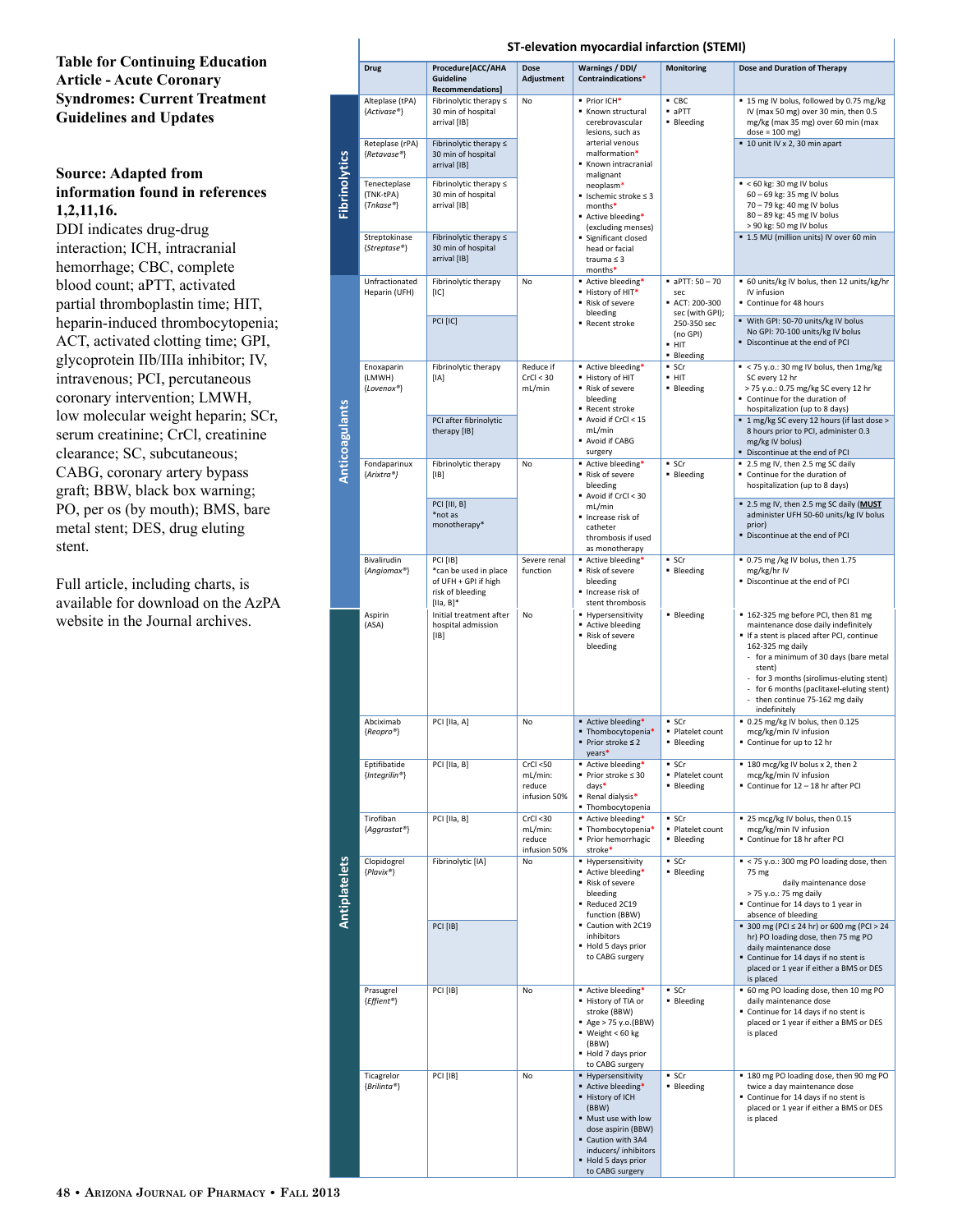|                | Non-ST elevation myocardial infarction (NSTEMI) / Unstable angina (UA) |                                                                                                                                              |                                                |                                                                                                                                                                                                              |                                                                                                                            |                                                                                                                                                                                                                                                                                                                                                                                                                                                                                                    |
|----------------|------------------------------------------------------------------------|----------------------------------------------------------------------------------------------------------------------------------------------|------------------------------------------------|--------------------------------------------------------------------------------------------------------------------------------------------------------------------------------------------------------------|----------------------------------------------------------------------------------------------------------------------------|----------------------------------------------------------------------------------------------------------------------------------------------------------------------------------------------------------------------------------------------------------------------------------------------------------------------------------------------------------------------------------------------------------------------------------------------------------------------------------------------------|
|                | <b>Drug</b>                                                            | Procedure[ACC/AHA<br><b>Guideline</b><br><b>Recommendations]</b>                                                                             | <b>Dose</b><br>Adjustment                      | <b>Warnings / DDI/</b><br>Contraindications*                                                                                                                                                                 | <b>Monitoring</b>                                                                                                          | <b>Dose and Duration of Therapy</b>                                                                                                                                                                                                                                                                                                                                                                                                                                                                |
|                | Unfractionated<br>Heparin (UFH)                                        | Invasive strategy:<br>Before PCI [IA]<br>PCI[IA]<br>Conservative strategy<br>[IA]                                                            | No                                             | Active bleeding*<br>. History of HIT*<br>Risk of severe bleeding<br>Recent stroke                                                                                                                            | $\blacksquare$ aPTT: 50 -<br>70 sec<br><b>ACT: 200-</b><br>300 sec<br>(with GPI);<br>250-350<br>sec (no<br>GPI)<br>$- HIT$ | ■ 60 units/kg IV bolus, then 12<br>units/kg/hr IV infusion<br>Continue for 48 hr or discontinue<br>at the end of PCI<br>• 60 units/kg IV bolus, then 12<br>units/kg/hr IV infusion<br>Continue for 48 hr or until<br>discharge                                                                                                                                                                                                                                                                     |
|                | Enoxaparin (LMWH)<br>{Lovenox®}                                        | Invasive strategy:<br>Before PCI [IA]<br>· PCI [IA]<br>Conservative strategy<br>[IA]                                                         | Reduce if<br>CrCl < 30<br>mL/min               | Active bleeding*<br>. History of HIT<br>Risk of severe bleeding<br>Recent stroke<br>Avoid if CrCl < 15<br>mL/min<br>Avoid if CABG surgery<br>(discontinue 12-24 hrs<br>prior)                                | • Bleeding<br>$-$ SCr<br>$- HIT$<br><b>Bleeding</b>                                                                        | " 1 mg/kg SC every 12 hours (if last<br>dose > 8 hours prior to PCI,<br>administer 0.3 mg/kg IV bolus)<br>Discontinue at the end of PCI<br>■ 1 mg/kg SC every 12 hours<br>Continue for the duration of<br>hospitalization (up to 8 days)                                                                                                                                                                                                                                                           |
| Anticoagulants | Fondaparinux<br>{Arixtra®}                                             | Invasive strategy:<br>Before PCI [IB]<br>PCI [III, C]<br>*not as<br>monotherapy*<br>Conservative strategy<br>[IB]                            | No                                             | Active bleeding*<br>Risk of severe bleeding<br>Avoid if CrCl < 30<br>mL/min<br>Avoid if CABG surgery<br>(discontinue 24 hrs<br>prior)<br>· Increase risk of catheter<br>thrombosis if used as<br>monotherapy | $-$ SCr<br>• Bleeding                                                                                                      | " 2.5 mg SC daily (MUST administer<br>UFH 50-60 units/kg IV bolus<br>prior)<br>Discontinue at the end of PCI<br>■ 2.5 mg SC daily<br>Continue for the duration of<br>hospitalization (up to 8 days)                                                                                                                                                                                                                                                                                                |
|                | Bivalirudin<br>{Angiomax®}                                             | Invasive strategy:<br>Before PCI [IB]<br>PCI [IB]<br>*can be used if high<br>risk of bleeding*<br>Conservative strategy:<br>Angiography [IB] | Severe renal<br>function                       | Active bleeding*<br>Risk of severe bleeding<br>Avoid if CABG surgery<br>(discontinue 3 hrs prior)<br>Increase risk of stent<br>thrombosis                                                                    | $-$ SCr<br>• Bleeding                                                                                                      | Before PCI, 0.1 mg/kg IV bolus,<br>then 0.25 mg/kg/hr IV infusion<br>If given before PCI, 0.5 mg/kg IV<br>bolus, then 1.75 mg/kg/hr IV<br>infusion<br>If not given before PCI, 0.75<br>mg/kg IV bolus, then 1.75<br>mg/kg/hr IV infusion<br>Discontinue at the end of PCI<br>Before angiography, 0.1 mg/kg IV<br>bolus, then 0.25 mg/kg/hr IV<br>infusion<br>Discontinue at the end of<br>angiography or continue at 0.25<br>mg/kg/hr for up to 72 hr if<br>prolonged anticoagulation<br>necessary |
|                | Aspirin (ASA)                                                          | Initial treatment after<br>hospital admission<br>[IA]                                                                                        | No                                             | • Hypersensitivity<br>Active bleeding<br>Risk of severe bleeding                                                                                                                                             | <b>Bleeding</b>                                                                                                            | ■ 162-325 mg before procedure,<br>then 81 mg maintenance dose<br>daily indefinitely<br>If a stent is placed after PCI,<br>continue 162-325 mg daily<br>for at least 30 days (bare metal<br>stent)<br>for 3 months (sirolimus-eluting<br>stent)<br>for 6 months (paclitaxel-eluting<br>stent)<br>then continue 75-162 mg daily<br>indefinitely                                                                                                                                                      |
|                | Abciximab<br>{Reopro®}                                                 | Invasive strategy:<br>PCI[IA]                                                                                                                | No                                             | Active bleeding*<br>. Thombocytopenia*<br>■ Prior stroke ≤ 2 years*                                                                                                                                          | $-$ SCr<br>· Platelet<br>count<br>• Bleeding                                                                               | ■ 0.25 mg/kg IV bolus, then 0.125<br>mcg/kg/min IV infusion<br>Continue for up to 12 hr after PCI                                                                                                                                                                                                                                                                                                                                                                                                  |
|                | Eptifibatide<br>${Intergrilin$ <sup>®</sup> }                          | Invasive strategy:<br>Before PCI [1B]<br>PCI[IA]<br>Conservative strategy:<br><b>Before angiography</b><br>[IIb, B]<br>Angiography [IA]      | CrCl < 50<br>mL/min:<br>reduce<br>infusion 50% | Active bleeding*<br>■ Prior stroke ≤ 30 days*<br>- Renal dialysis*<br>· Thombocytopenia                                                                                                                      | $-$ SCr<br>· Platelet<br>count<br><b>Bleeding</b>                                                                          | " 180 mcg/kg IV bolus x 2 (10 min<br>apart), then 2 mcg/kg/min IV<br>infusion<br>Continue for 12 - 18 hr after PCI<br>■ 180 mcg/kg IV bolus, then 2<br>mcg/kg/min IV infusion<br>. If no angiography, discontinue<br>" If angiography, continue for up to<br>72 hr                                                                                                                                                                                                                                 |
| Antiplatelets  | Tirofiban<br>{Aggrastat®}                                              | Invasive strategy:<br>Before PCI [1B]<br>PCI[IA]<br>Conservative strategy:<br>Before angiography<br>[IIb, B]<br>Angiography [IA]             | CrCl < 30<br>mL/min:<br>reduce<br>infusion 50% | Active bleeding*<br>" Thombocytopenia*<br>■ Prior stroke ≤ 2 years*                                                                                                                                          | $-$ SCr<br>· Platelet<br>count<br><b>Bleeding</b>                                                                          | ■ 25 mcg/kg IV bolus, then 0.15<br>mcg/kg/min IV infusion<br>Continue for up to 18 hr after PCI<br>50 mcg/mL administered at a<br>rate of 0.4 mcg/kg/min over 30<br>min, then 0.1 mcg/kg/min IV<br>infusion<br>. If no angiography, discontinue<br>If angiography, continue for up to<br>72 hr                                                                                                                                                                                                     |
|                | Clopidogrel<br>${Plavix*$                                              | Invasive strategy:<br>Before PCI [1B]<br>PCI[IA]<br>Conservative strategy:<br>Before angiography<br>$[IB]$<br>Angiography [IB]               | No                                             | • Hypersensitivity<br>Active bleeding*<br>Risk of severe bleeding<br>Reduced 2C19 function<br>(BBW)<br>Caution with 2C19<br>inhibitors<br>Hold 5 days prior to<br>CABG surgery                               | $-$ SCr<br>· Bleeding                                                                                                      | 300 - 600 mg PO loading dose,<br>then 75 mg PO daily maintenance<br>dose<br>If PCI, continue for at least 12<br>months.<br>If no PCI, continue for up to 12<br>months                                                                                                                                                                                                                                                                                                                              |
|                | Prasugrel<br>{Effient <sup>®</sup> }                                   | Invasive strategy:<br>PCI [IB]                                                                                                               | No                                             | Active bleeding*<br>History of TIA or stroke<br>(BBW)<br>Age > 75 y.o.(BBW)<br>■ Weight < 60 kg (BBW)<br>Hold 7 days prior to<br>CABG surgery                                                                | $-$ SCr<br><b>Bleeding</b>                                                                                                 | 60 mg PO loading dose, then 10<br>mg PO daily maintenance dose<br>Continue for up to 12 months                                                                                                                                                                                                                                                                                                                                                                                                     |
|                | Ticagrelor<br>${Brilinta^{\circ}}$                                     | Invasive:<br>Before PCI [1B]<br>PCI [IB]<br>Conservative strategy:<br>• No angiography [IB]<br>Angiography [IB]                              | No                                             | • Hypersensitivity<br>Active bleeding*<br>History of ICH (BBW)<br>Must use with low dose<br>aspirin (BBW)<br>Caution: 3A4 inducers/<br>inhibitors<br>Hold 5 days prior to<br>CABG surgery                    | $-$ SCr<br>• Bleeding                                                                                                      | 180 mg PO loading dose, then 90<br>mg PO daily maintenance dose<br>If PCI, continue for at least 12<br>months<br>If no PCI, continue for up to 12<br>months                                                                                                                                                                                                                                                                                                                                        |

**Table for Continuing Education Article - Acute Coronary Syndromes: Current Treatment Guidelines and Updates** 

#### **Source: Adapted from information found in references 1,3,4,11.**

DDI indicates drug-drug interaction; ICH, intracranial hemorrhage; aPTT, activated partial thromboplastin time; HIT, heparin-induced thrombocytopenia; ACT, activated clotting time; GPI, glycoprotein IIb/IIIa inhibitor; IV, intravenous; PCI, percutaneous coronary intervention; LMWH, low molecular weight heparin; SCr, serum creatinine; CrCl, creatinine clearance; SC, subcutaneous; CABG, coronary artery bypass graft; BBW, black box warning; PO, per os (by mouth).